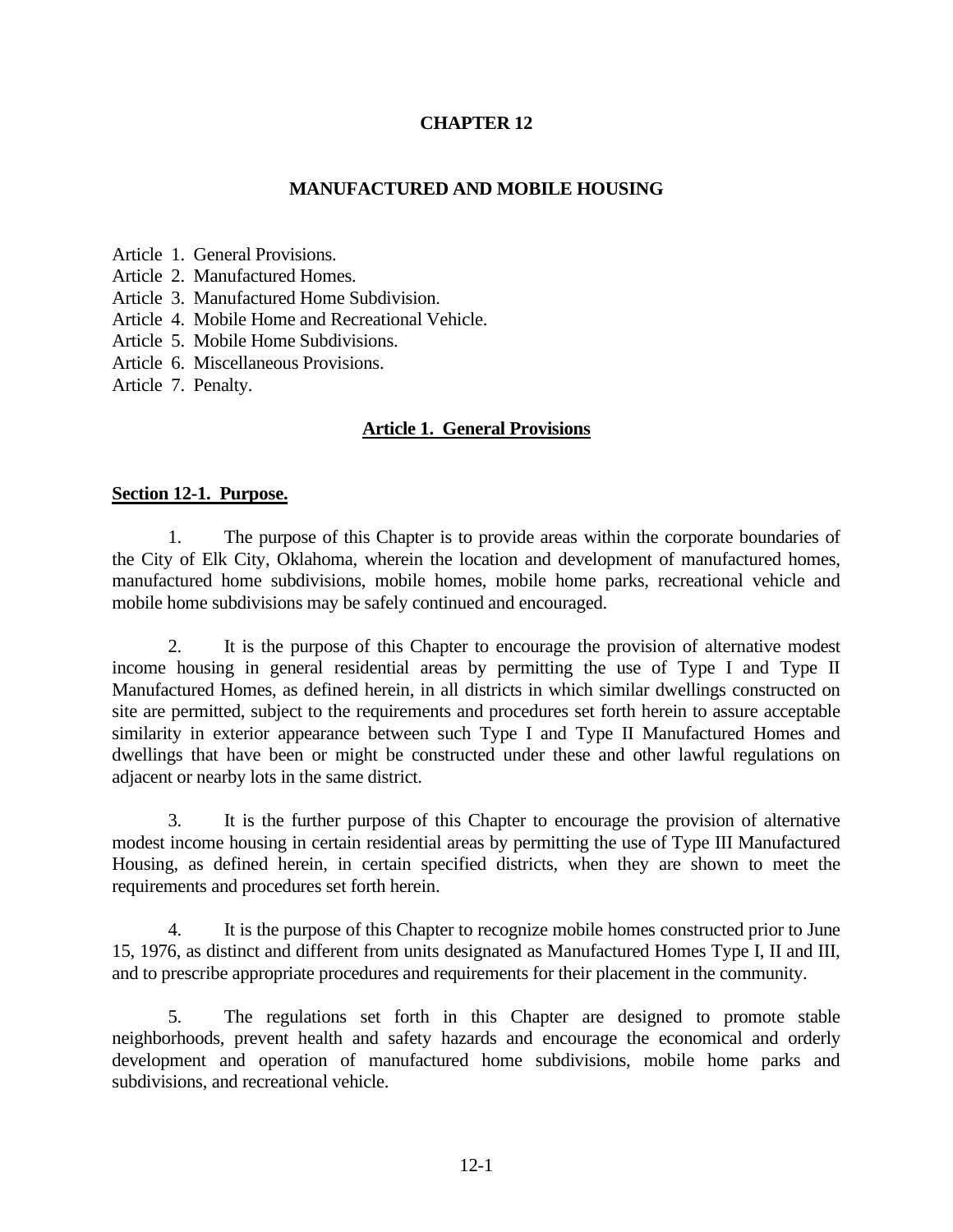## **Section 12-2. Definitions.**

For the purpose of this Chapter, the following, terms words and phrases shall have the meanings indicated herein below:

1. **Add-A-Room Unit.** The term "add-a-room unit" shall mean a unit of manufactured housing, not designed as a part of the original structure, which may have less occupied space than a manufactured housing section.

2. **Approved.** The word "approved" shall mean acceptable to the appropriate authority having jurisdiction, by reason of investigation accepted principles, or tests by nationally recognized organizations.

3. **Anchoring System.** The term "anchoring system" shall mean an approved system of straps, cables, turnbuckles, chains, ties, or other approved materials used to secure a manufactured or mobile homes.

4. **ANSI/NFPA 501 A Standard for Installation of(Manufactured) Mobile Homes.** The term "ANSI/NFPA 501 A Standard for Installation of (Manufactured) Mobile Homes" shall mean those model mobile homes, as adopted and copyrighted by the National Fire Protection Association and the Manufactured Housing Institute.

5. **Building Code.** The term "building code" shall mean the officially adopted building code in effect within the Municipality.

6. **Expando Unit.** The term "expando unit" shall mean an expandable manufactured housing unit.

7. **Foundation Code.** The term "foundation code" shall mean the "Standard for the Permanent Installation of Manufactured Homes" as adopted by Ordinance.

8. **Foundation Siding/Skirting.** The term "foundation siding/skirting" shall mean a type of wainscoting constructed of fire and weather resistant material, such as aluminum, asbestos board, treated pressed wood or other approved materials, enclosing the entire under-carriage of the manufactured or mobile home.

9. **Health Officer.** The term "Health Officer" shall mean the legally-designated health authority of the City of Elk City, Oklahoma (or his authorized representative), or the authorized representative of the Elk City County Health Department, or the State Department of Health.

10 **Inspection Officer.** The term "inspection officer" shall mean the Building Official of the City of Elk City, Oklahoma, or his authorized agent.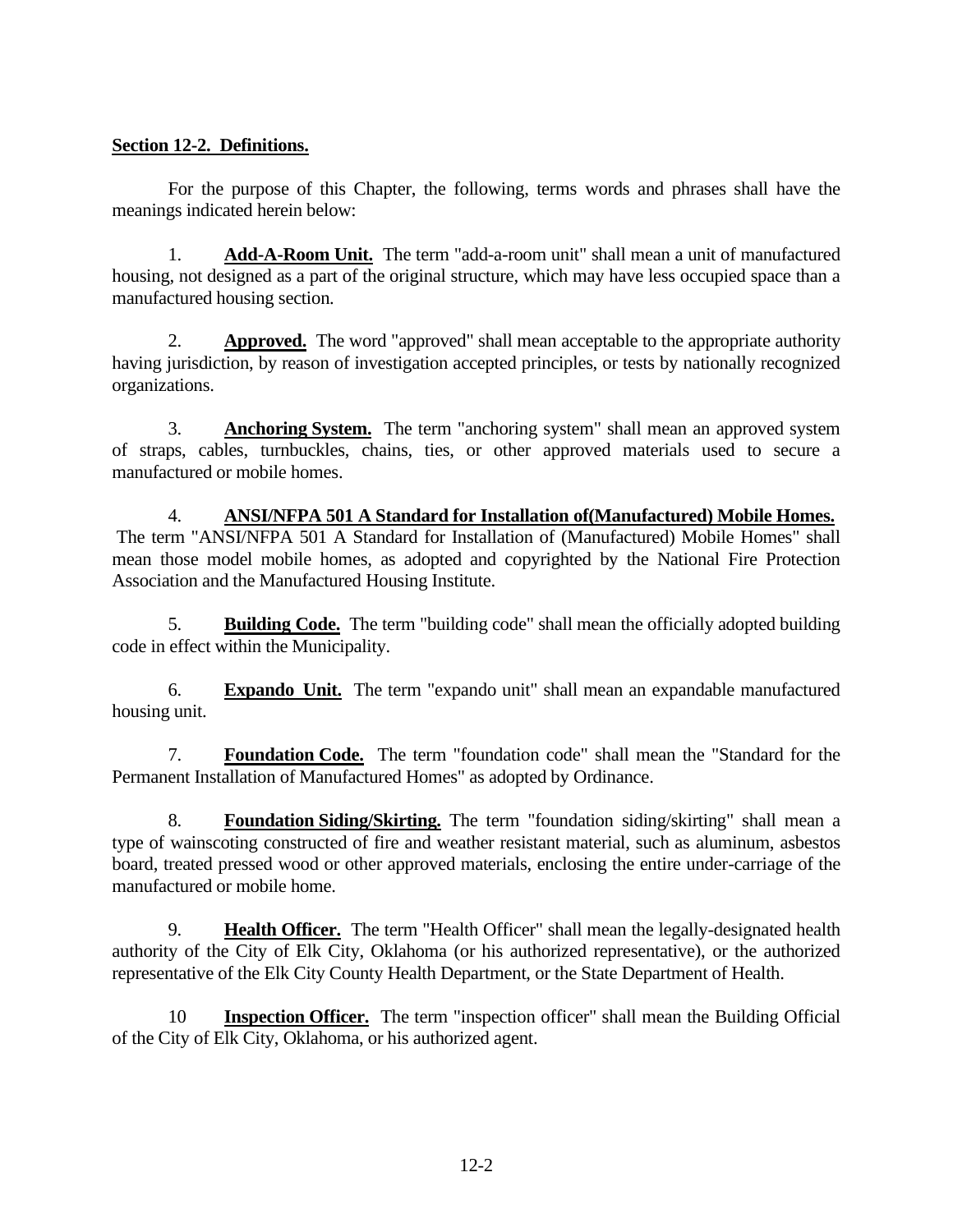11 **Licensee.** The word "licensee" shall mean any person licensed to operate and maintain a mobile home park under the provisions of this Chapter.

12. **Manufactured Home.** The term "manufactured home" shall mean a dwelling unit fabricated on or after June 15, 1976, in an off-site manufacturing facility for installation or assembly at the building site, bearing a seal certifying that it is built in compliance with the federal Manufactured Housing Construction and Safety Standards Code. The three types of manufactured home (TYPE I, TYPE II, and TYPE III) are defined as meeting all of the appropriate requirements of Section 4 of this Chapter.

13 **Manufactured or Mobile Home Community (Park).** The term "manufactured or mobile home community (park)" shall mean a parcel of land on which two (2) or more manufactured or mobile homes are occupied as residences.

14. **Manufactured Home Subdivision.** The term "manufactured home subdivision" shall mean a parcel of land platted for subdivision according to all requirements of the comprehensive plan, designed or intended for lots to be conveyed by deed to individual owners for residential occupancy primarily by manufactured homes.

15. **Manufactured Housing Construction and Safety Standards Code.** The term "manufactured housing construction and safety standards code" shall mean Title VI of the 1974 Housing and Community Development Act (42 U.S.C. 5401 et sequential), as amended (previously known as the federal Mobile Home Construction and Safety Act), rules and regulations adopted hereunder (including information supplied by the home manufacturer, which has been stamped and approved by a Design Approval Primary Inspection Agency, an agent of the U.S. Department of Housing and Urban Development pursuant to HUD rules), which become effective for mobile/manufactured home construction on June 15, 1976.

16. **Mobile Home.** The term "mobile home" shall mean a transportable structure larger than three hundred and twenty (320) square feet, designed to be used as a year-round residential dwelling, and built prior to the enactment of the federal Mobile Home Construction and Safety Act of 1974, which became effective for all mobile home construction June 15, 1976.

17. **Mobile Home, Dependent.** The term "dependent mobile home" shall mean any poses of regulation under this Chapter, a dependent mobile home shall be considered to be the same as a recreational vehicle, unless otherwise specified.

18. **Mobile Home, Independent.** The term "independent mobile home" shall mean any mobile home which meets the minimum gross floor area or habitable space requirement of any municipal regulations, and which has a flush toilet and a bath or shower. Unless otherwise indicated in the text of this Chapter, the term "mobile home" shall mean an independent mobile home.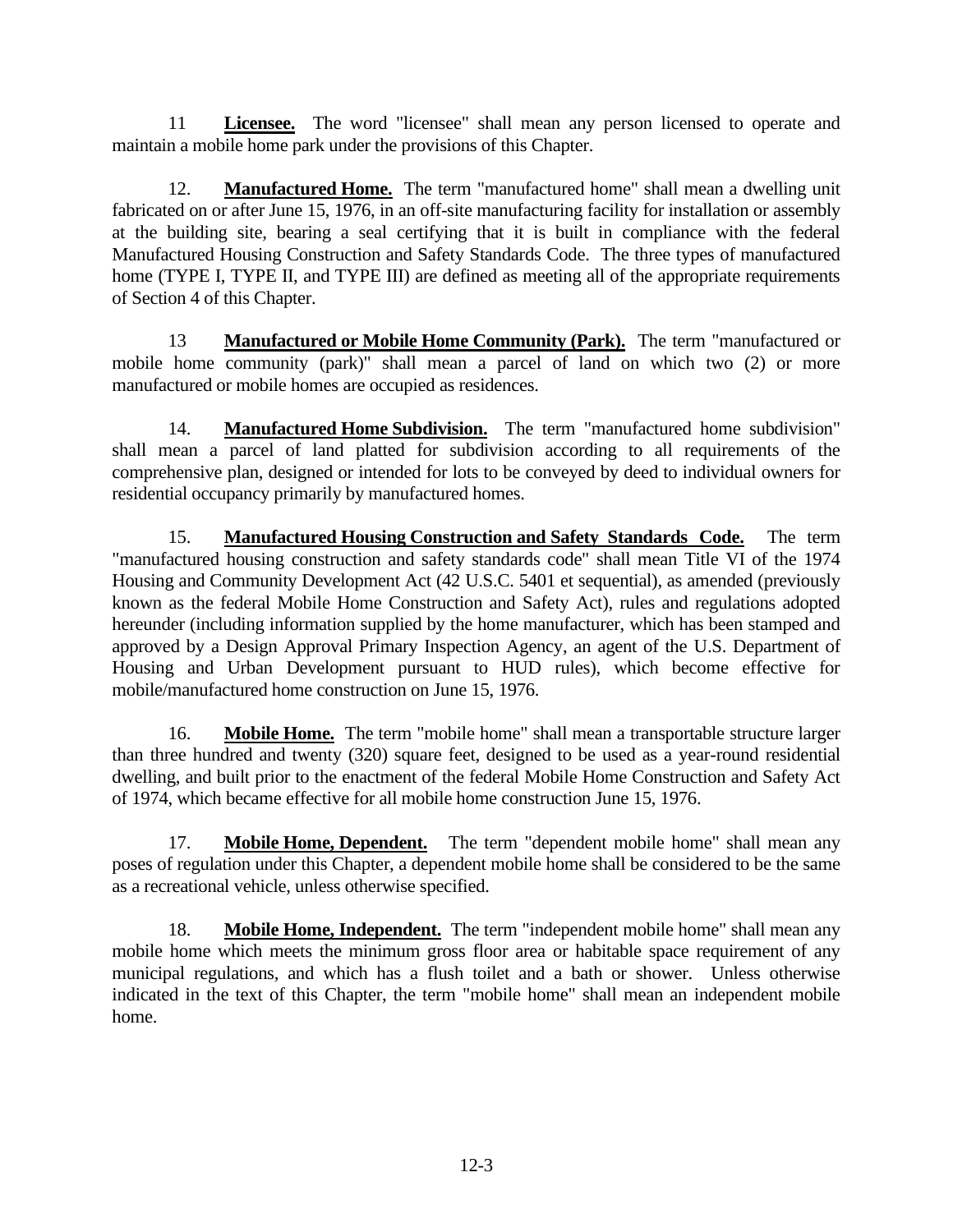19. **Mobile Home Space.** The term "mobile home space" shall mean a plot of ground within a mobile home park designed for the accommodation of one (1) mobile home, and not located on a mobile home sales lot.

20. **Mobile Home Subdivision.** The term "mobile home subdivision" shall mean any subdivision designed and intended for residential use, where residence is in mobile homes exclusively, and mobile home lots are sold for occupancy.

21. **Non-Residential Mobile Trailer.** The term "non- residential mobile trailer" shall mean any vehicle having the basic characteristics of either a mobile home travel trailer, but which is used for purposes other than residential and is not being offered for sale (as indicated by clearly displayed sign on or near the trailer).

22. **Occupied Space.** The term "occupied space" shall mean the total area of earth horizontally covered by the structure, excluding accessory structures, such as, but not limited to, garages, patios and porches.

23. **Park.** The term "park" shall mean a mobile home and/or recreational vehicle park.

24. **Permanent Foundation.** The term "permanent foundation" shall mean any structure system for transposing loads from a structure to the earth at a depth below the established frost line without exceeding the safe bearing capacity of the supporting soil.

25. **Permanent Perimeter Enclosure.** The term "permanent perimeter enclosure" shall mean a permanent perimeter system completely enclosing the space between the floor joists of the home and the ground.

26. **Permittee.** The term "permittee" shall mean any person to whom a temporary permit is issued to maintain or operate a mobile home park under the provisions of this Chapter.

27. **Public Water or Sewer System.** The terms "public water system" or "public sewer system" shall mean any such system built and owned by, or dedicated to and accepted by, the City of Elk City, Oklahoma; all other such systems shall be deemed private systems.

28. **Recreational Vehicle.** The term "recreational vehicle" shall mean a portable vehicular structure not built to the federal Manufactured Housing Construction and Safety Standards Code (or the obsolete ANSI 119.1 Mobile Home Design and Construction Standard) designed for travel, recreational camping or vacation purposes, either having its own motor power or mounted onto or drawn by another vehicle, and including but not limited to, travel and camping trailers, truck campers, and motor homes.

29. **Recreational Vehicle Park.** The term "recreational vehicle park" shall mean any plot or ground upon which two (2) or more recreational vehicles, occupied for dwelling or sleeping purposes are located, regardless of whether or not a charge is made for such accommodations.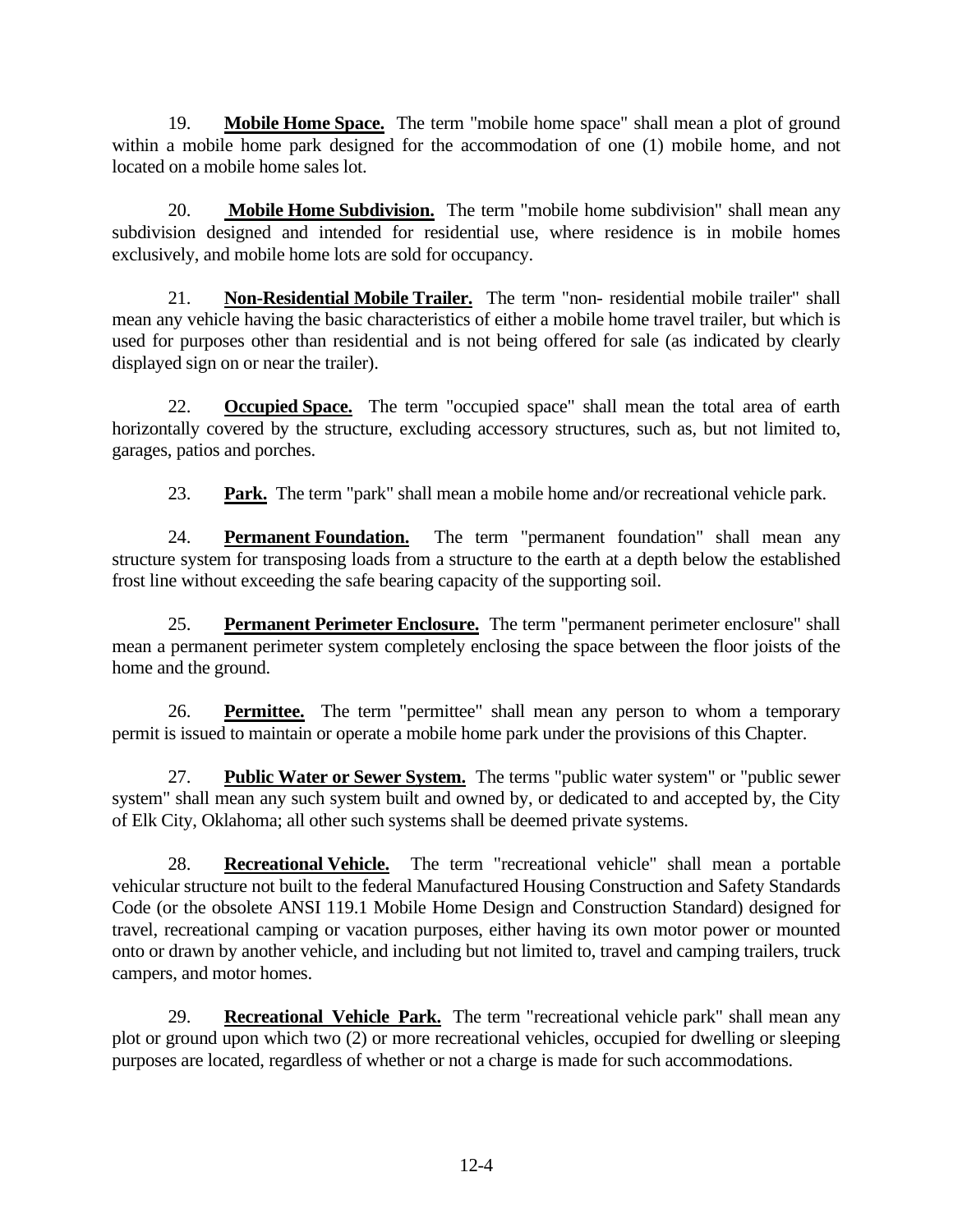30. **Mixed Park.** The term mixed park shall mean a mobile home park that has six (6) or more spaces dedicated to recreational vehicles.

31. **Recreational Vehicle Space.** The term "recreational vehicle space" shall mean a plot of ground within a recreational vehicle park designed for accommodation of one (1) recreational vehicle.

32. **Rural Area**. The term "rural area" shall mean any area within the existing or future corporate boundaries of the City of Elk City, Oklahoma, which is Zoned agriculturally; this shall not include areas Zoned for low-density, residential estates type uses.

33. **Section.** The word "section" shall mean a unit of a manufactured home at least ten (10) body feet in width and thirty (3) body feet in length.

34. **Service Building.** The term "service building" shall mean any building housing toilet and bathing facilities for men and/or women, and may also include buildings containing laundry facilities and other facilities, as required by this Chapter or desired by the park operator.

35. **Special Exception Permit.** The term "special exception permit" shall mean a device for, permitting a use within a district other than a principally permitted use.

36. **Support System.** The term "support system" shall mean a pad or a combination of footings, piers, caps, plates, and shims, which, when properly installed, support the manufactured or mobile home.

37. **Urban.** The word "urban" shall mean all areas within the existing or future corporate boundaries of the City of Elk City, Oklahoma, Zoned for urban intensity development.

## **Section 12-3. Permitted Placement.**

The establishment, location, and use of manufactured homes as permanent residences approved individually, by specific materials, or by design, shall be permitted in any zone permitting installation of a dwelling unit, subject to requirements and limitations applying generally to such residential use in the district, and provided such homes shall meet the following requirements and limitations:

1. The dwelling shall meet the appropriate Exterior Appearance Standards Section, as hereinafter set forth;

2. The dwelling shall be sited in a district where such use is permitted in the uses Permitted Section, as hereinafter set forth;

3. The dwelling shall receive all required permits and conform with Comprehensive Plan and other ordinances of the City of Elk City, Oklahoma, if applicable.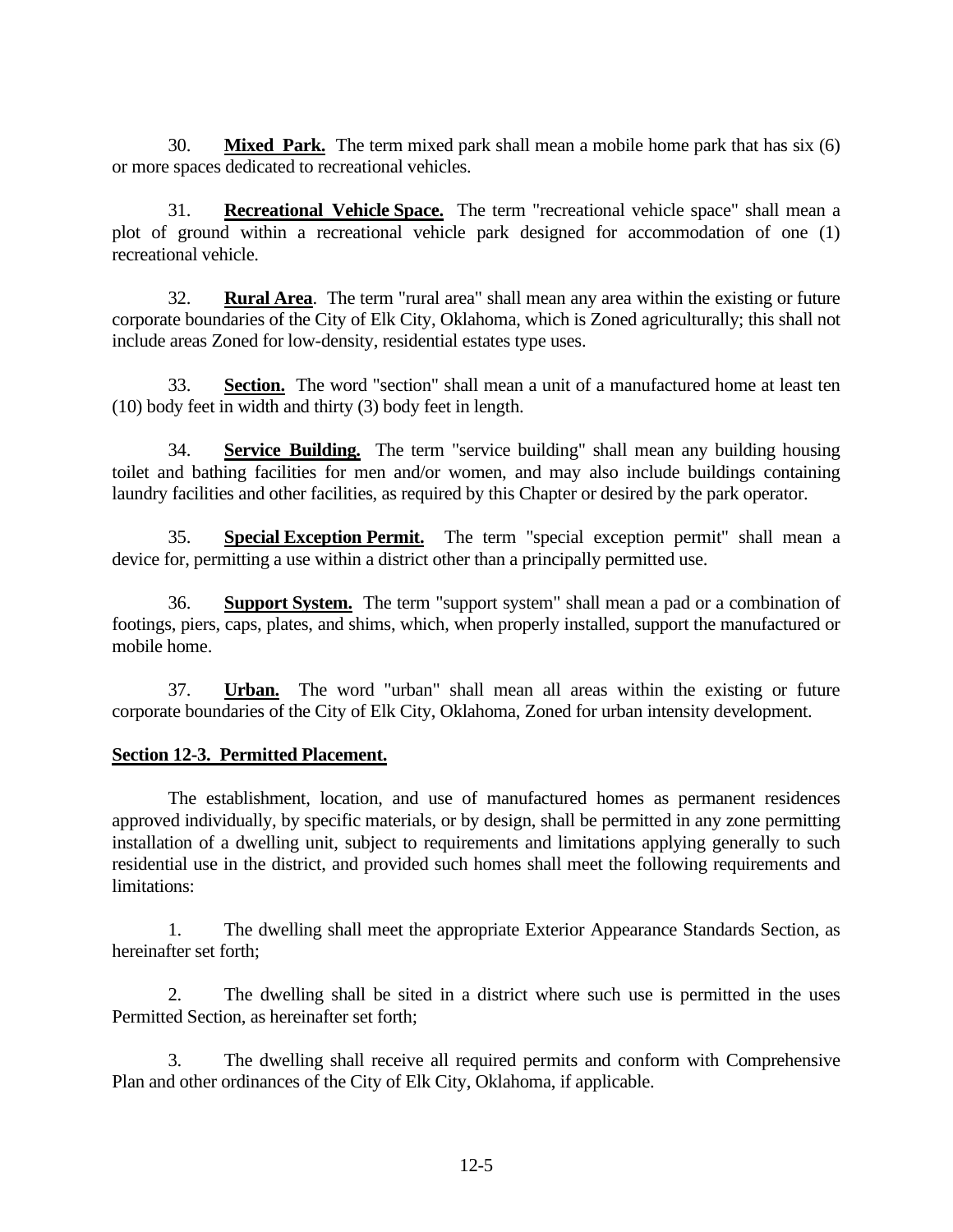## **Section 12-4. Non-Residential Mobile Trailers.**

1. No non-residential mobile trailer shall be permitted in the City of Elk City, Oklahoma, unless a license for its operation is issued by the inspection officer.

2. Such license shall specify the permitted use of the non- residential mobile trailer, the location of such operation and the termination date of the permit.

3. No license shall be issued for a use which would violate any local, State or Federal Ordinance, Law or regulation.

4. An annual fee of twenty-five dollars (\$25.00) shall be charged for each non-residential mobile trailer license; provided, that no governmental or non-profit agency shall be charged for such a fee.

5. Operation of non-residential trailers by contractors or construction projects for which building permits have been issued or which are otherwise approved by governmental units is permitted during the term of such construction project, without issuance of a license.

6. This Section shall not be construed as permitting or authorizing the permanent location of any non-residential mobile trailer within the City of Elk City, Oklahoma.

# **Section 12-5. Non-Conforming Homes.**

1. A manufactured or mobile home placed and maintained on a tract of land and deemed to be a legal non-conforming use prior to the adoption of this ordinance, shall continue to be a legal non-conforming use. If the non-conforming use is discontinued, the owner has a period of sixty (60) days to replace the existing mobile home with another home that meets the provisions of this ordinance. The land thereafter must be used in conformity with all provisions of the Zoning Ordinance.

## **Section 12-6. Structural Additions or Alterations.**

1. Due to its integral design, any structural alteration or modification of a manufactured or mobile home after it is placed on the site must be approved by the Building Inspector or other authorized administrative official of the City of Elk City. All structural additions shall comply with the City of Elk City's Building Codes.

## **Section 12-7. Movement over Roadways.**

1. Movement of manufactures homes and mobile homes over the roadways of the City of Elk City, Oklahoma shall be allowed consistent with the following obligations: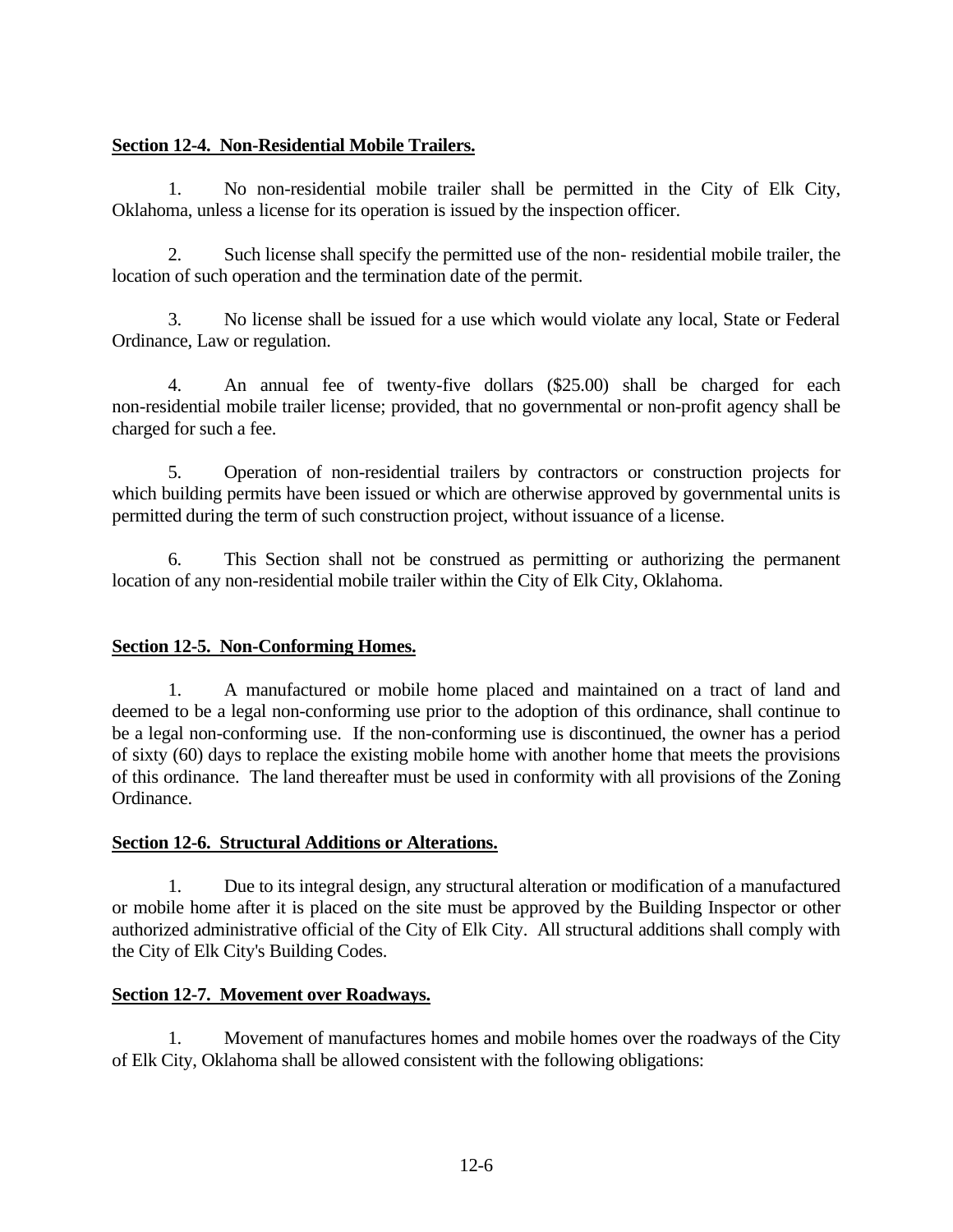- a. Protection of the motoring public from potential traffic hazards;
- b. Protection of highway surfaces, structures and private property; and
- c. Provision for normal flow of traffic with a minimum of interference.

2. Before manufactured homes or mobile homes enter or leave the City limits of Elk City, Oklahoma, or are transported within the City limits of the City of Elk City, Oklahoma, the owner thereof shall:

- a. Provide advance written notice, with all particulars set forth therein, to the Elk City Police Department not less than one hour before the intended movement commences;
- b. Provide advance written notice, with all particulars set forth therein, notice in writing to the Elk City Municipal Inspection Department not less than twenty-four hours before the intended movement commences.

3. Movement of manufactured homes and mobile homes is prohibited within the City limits of Elk City, Oklahoma between the hours of 7:00 o'clock A.M. to 9:00 o'clock A.M., 11:00 o'clock A.M. to 2:00 o'clock P.M. and 4:00 o'clock P.M. to 7:00 o'clock P.M.

#### **Sections 12-8 through 12-9. (Reserved for future use.)**

## **Article 2. Manufactured Homes.**

#### **Section 12-10. Exterior Appearance Standards.**

Manufactured homes shall be classified as to acceptable compatibility or similarity in appearance with site-constructed residences, as set forth in the following sections.

#### **Section 12-11. Type I Manufactured Home.**

#### **Type I manufactured home shall:**

1. Have more than 950 square feet of occupied space in a typically double-section or larger multi-section unit;

2. Be placed onto a permanent foundation;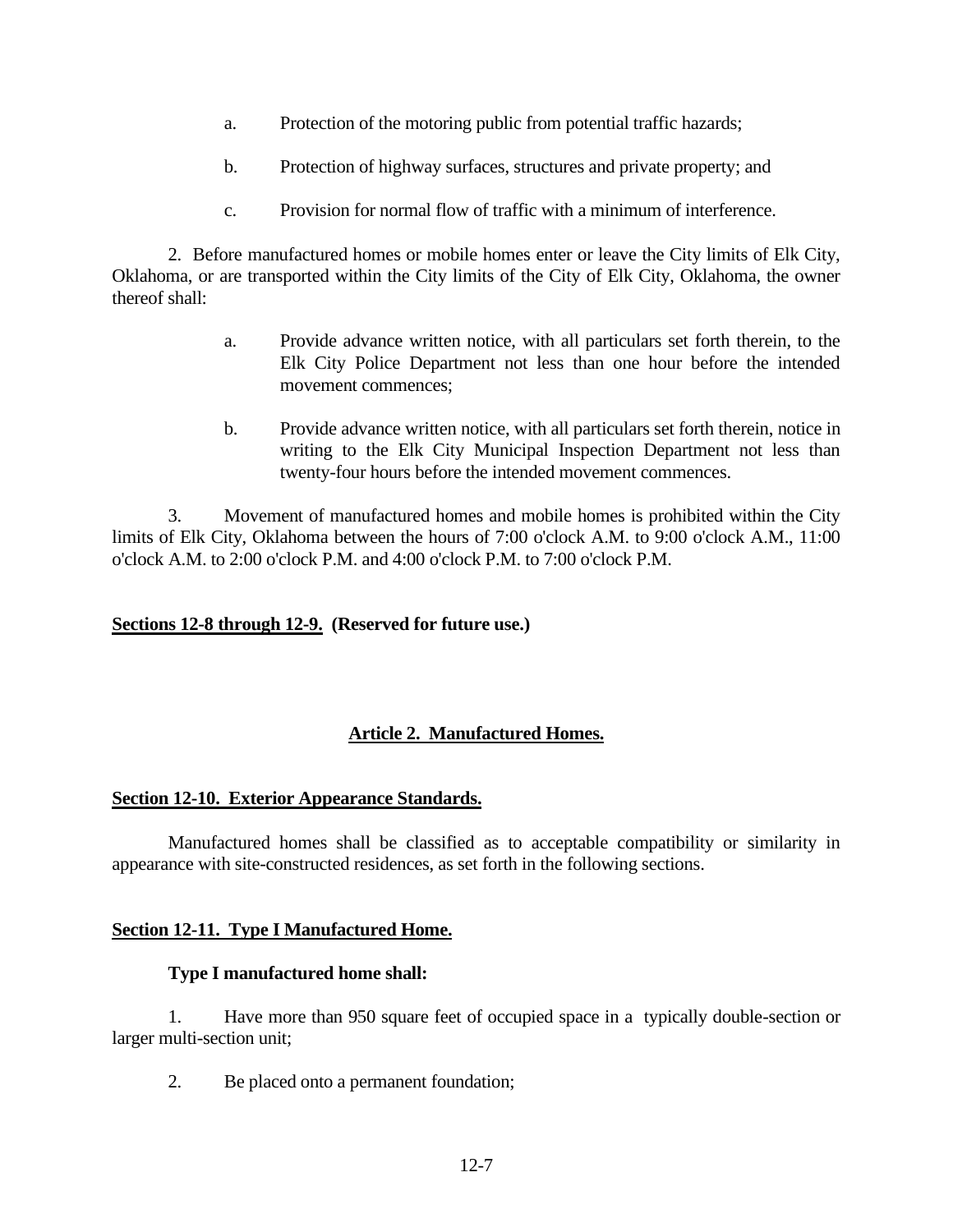3. Utilize a permanent perimeter enclosure in accordance with approved Installation Standards, as specified in Section 12-16;

4. Be anchored to the ground, in accordance with the City of Elk City Codes and to the manufacturer's specifications;

5. Have wheels, axles, and hitch mechanisms removed;

6. Have utilities connected in accordance with the local codes and manufacturer's specifications;

7. Have siding material of type customarily used on site- constructed residences;

8. Have roofing material of a type customarily used on site-constructed residences;

9. Have open, covered, and/or enclosed parking structure which is compatible with other housing in immediate area, and all parking surfaces shall be hard surfaced.

#### **Section 12-12. Type II Manufactured Home.**

#### **Type II manufactured home shall:**

1. Have more than 720 square feet of occupied space in a single, double, expando, or multi-section unit (including those with add-a-room units);

2. Be placed onto a permanent foundation;

3. Utilize a permanent perimeter enclosure in accordance with approved Installation Standards, as specified in Section 12-16;

4. Be anchored to the ground, in accordance with manufacturer's specifications and local codes;

5. Have wheels, axles, and hitch mechanisms removed;

6. Have utilities connected in accordance with manufacturer's specifications or the local codes, whichever is more restrictive;

7. Have siding material of a type customarily used on-site constructed residences;

8. Have roofing material of a type customarily used on-site constructed residences;

9. Have covered and/or enclosed parking structure which is compatible with other housing in an immediate area, and all parking surfaces shall be hard surfaced.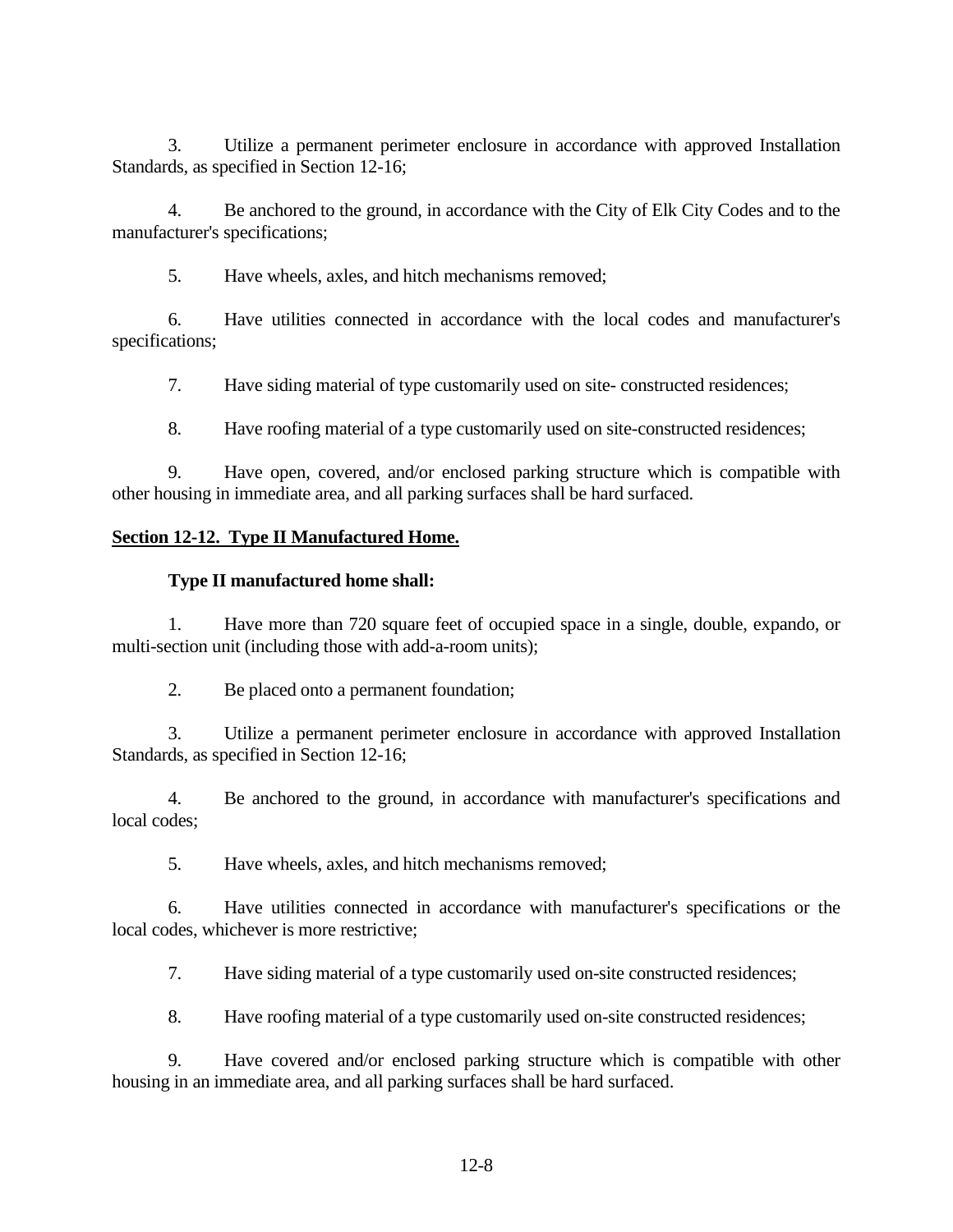## **Section 12-13. Type III Manufactured Home.**

### **Type III manufactured home shall:**

1. Have more than 400 square feet of occupied space in a single, double, expando, or multi-section unit (including those with add-a-room units);

2. Be placed onto a support system in accordance with approved Installation Standards, as specified in Section 12-16;

3. Be enclosed with foundation siding/skirting in accordance with approved Installation Standards, as specified in Section 12-16;

4. Be anchored to the ground, in accordance with manufacturer's specifications and the local codes;

5 Have utilities connected, in accordance with manufacturer's specifications or the local codes.

### **Section 12-14. Mobile Homes.**

#### **For purpose of determining appropriateness for placement, mobile homes shall:**

1. Have more than three hundred and twenty (320) square feet of occupied space;

2. Be placed onto support system, in accordance with approved Installation Standards, as specified in Section 12-16;

3. Be enclosed with foundation siding/skirting in accordance with approved Installation Standards, as specified in Section 12-16;

4. Be anchored to the ground, in accordance with manufacturer's specifications and local codes;

5. Have utilities connected, in accordance with manufacturer's specifications and local codes.

#### **Section 12-15. Uses Permitted.**

Manufactured or mobile homes are permitted uses, as follows:

1. **Agricultural District (A-1).** Permitted uses are Type I, II, and III manufactured homes. Mobile homes may be permitted with a special exception permit.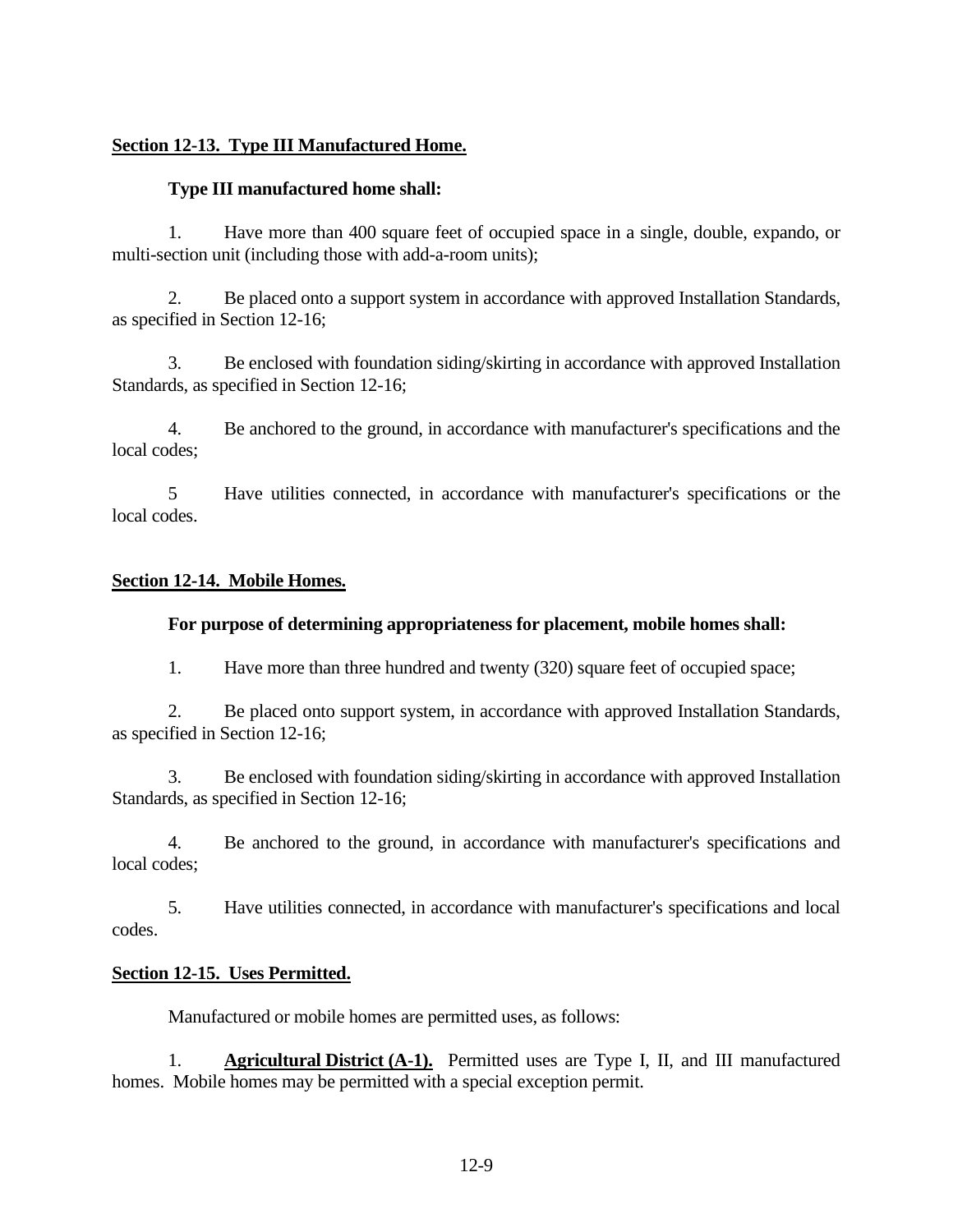2. **Single-Family Residential District (R-1).** Manufactured homes shall not be located in a Single-Family Residential District (R-1) unless (1) consent in writing is first obtained from 75 percent of all property owners within the city limits within a radius of 300 feet from the outside perimeter of the lot lines of the proposed location; (2) the owner in fee simple of the residential property and the title holder of the manufactured home are and remain one and the same; (3) the owner or members of owner's immediate family are the only persons who will occupy the manufactured home; (4) the manufactured home improves the surrounding area; (5) a permit is obtained from the City of Elk City; (6) the manufactured home has at least 1,200 square feet of floor space; and (7) the manufactured home is located on a lot of at least 14,000 square feet. In addition, the manufactured home shall be subject to all other zoning requirements for Single Family Residential District (R-1). Further, a single contiguous tract of land may house only one manufactured home. Subject to compliance with said requirements, permitted uses are Type I manufactured home. Subject to compliance with said requirements, Type II and III may be permitted with a Special Exception Permit. Mobile homes are prohibited.

3. **Two-Family Residential District (R-2).** Manufactured homes shall not be located in a Two-Family Residential District (R-2) unless (1) consent in writing is first obtained from 75 percent of all property owners within the city limits within a radius of 300 feet from the outside perimeter of the lot lines of the proposed location; (2) the owner in fee simple of the residential property and the title holder of the manufactured home are and remain one and the same; (3) the owner or members of owner's immediate family are the only persons who will occupy the manufactured home; (4) the manufactured home improves the surrounding area; (5) a permit is obtained from the City of Elk City; (6) the manufactured home has at least 1,200 square feet of floor space; and (7) the manufactured home is located on a lot of at least 7,000 square feet. In addition, the manufactured home shall be subject to all other zoning requirements for Two-Family Residential District (R- 2). Further, a single contiguous tract of land may house only one manufactured home. Subject to compliance with said requirements, permitted uses are Type I manufactured home. Subject to compliance with said requirements, Type II and III may be permitted with a Special Exception permit. Mobile homes are prohibited.

4. **Multi-Family Residential District (R-3).** Manufactured homes shall not be located in a Multi-Family Residential District (R-3) unless a permit is obtained from the City of Elk City. In addition, the manufactured homes shall be subject to all other zoning requirements for Multi-Family Residential District (R-3). Further a single contiguous tract of land may house only one manufactured home unless tract conforms to the requirements of Manufactured Home Subdivision in accordance with the terms of this Code. Subject to compliance with said requirements, permitted uses are Types I, II, III and mobile home and recreation vehicle parks and Manufactured Home Subdivisions.

5. **Residential Estate District (R-4).** Manufactured homes shall not be located in a Residential Estate District (R-4) unless (1) consent in writing is first obtained from 75 percent of all property owners within the city limits within a radius of 300 feet from the outside perimeter of the lot lines of the proposed location; (2) the owner in fee simple of the residential property and the title holder of the manufactured home are and remain one and the same; (3) the owner or members of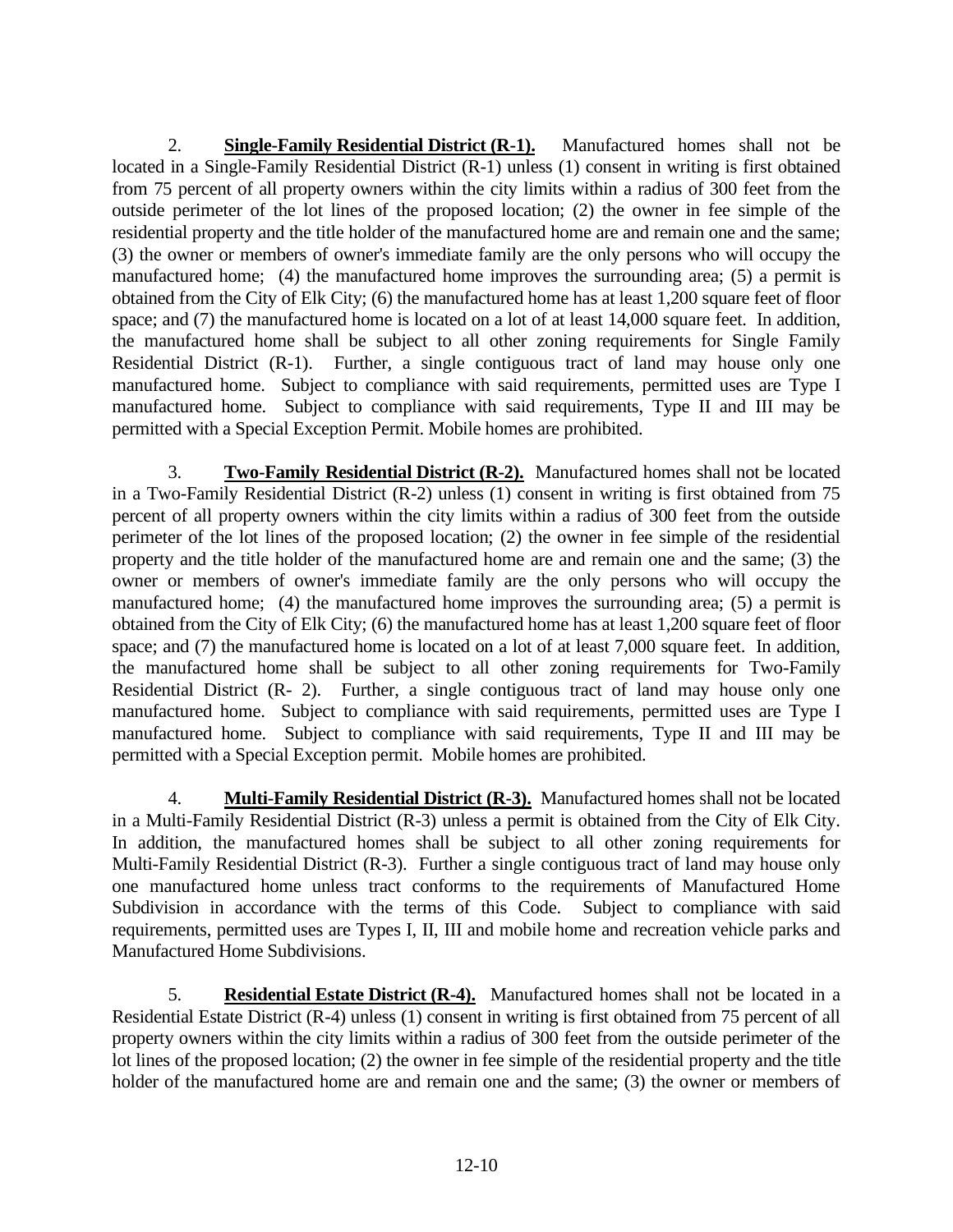owner's immediate family are the only persons who will occupy the manufactured home; (4) the manufactured home improves the surrounding area; (5) a permit is obtained from the City of Elk City; (6) the manufactured home has at least 1,200 square feet of floor space; and (7) the manufactured home is located on a lot of at least 14,000 square feet. In addition, the manufactured home shall be subject to all other zoning requirements for Residential Estate District (R-4). Further, a single contiguous tract of land may house only one manufactured home. Subject to compliance with said requirements, permitted uses are Type I manufactured home. Subject to compliance with said requirements, Type II and III may be permitted with a Special Exception permit. Mobile homes are prohibited.

6. **Convenience Commercial District (C-1).** Allows no permitted uses. Types I, II, III and mobile homes may be permitted with a special exception permit.

7. **Highway Commercial and Commercial Recreation District (C- 2).** Allows no permitted uses. Types I, II, III and mobile homes may be permitted with a special exception permit.

8. **General Commercial District (C-3).** Allows no permitted uses. Types I, II, III and mobile homes may be permitted with a special exception permit.

9. **Light Industrial District (I-1).** Allows no permitted uses and all uses are prohibited.

10. **Manufactured Home Park.** Permitted uses are Type I, II, III and mobile homes.

11. **Manufactured Home Subdivision (MHS).** Permitted uses are Type I and II. Type III and mobile homes are prohibited.

# **Section 12-16. Installation Standards.**

# **Manufactured or mobile home installation standards are as follows:**

1. **Permanent Perimeter Enclosure.** Those manufactured homes designated in the zoning ordinance as requiring perimeter enclosure must be set onto an excavated area, with permanent perimeter enclosure, foundations, footings and crawl space or basement walls constructed in accordance with the terms of the Foundation Code. The space between the floors of the home and the excavated underfloor grade shall be completely enclosed with the permanent perimeter enclosure (except for required openings).

2. **Foundation Siding/Skirting (For Temporary Structures).** All manufactured or mobile homes without a permanent perimeter enclosure shall have an approved foundation siding/skirting enclosing the entire perimeter of the home. Foundation siding/skirting and back-up framing shall be weather resistant, non-combustible or self-extinguishing materials, which blend with the exterior siding of the home. Below grade level and for minimum distance of six (6) inches above finish grade, the materials shall be unaffected by decay or oxidation. The siding shall be installed in accordance with manufacturer's recommendations or approved equal standards. The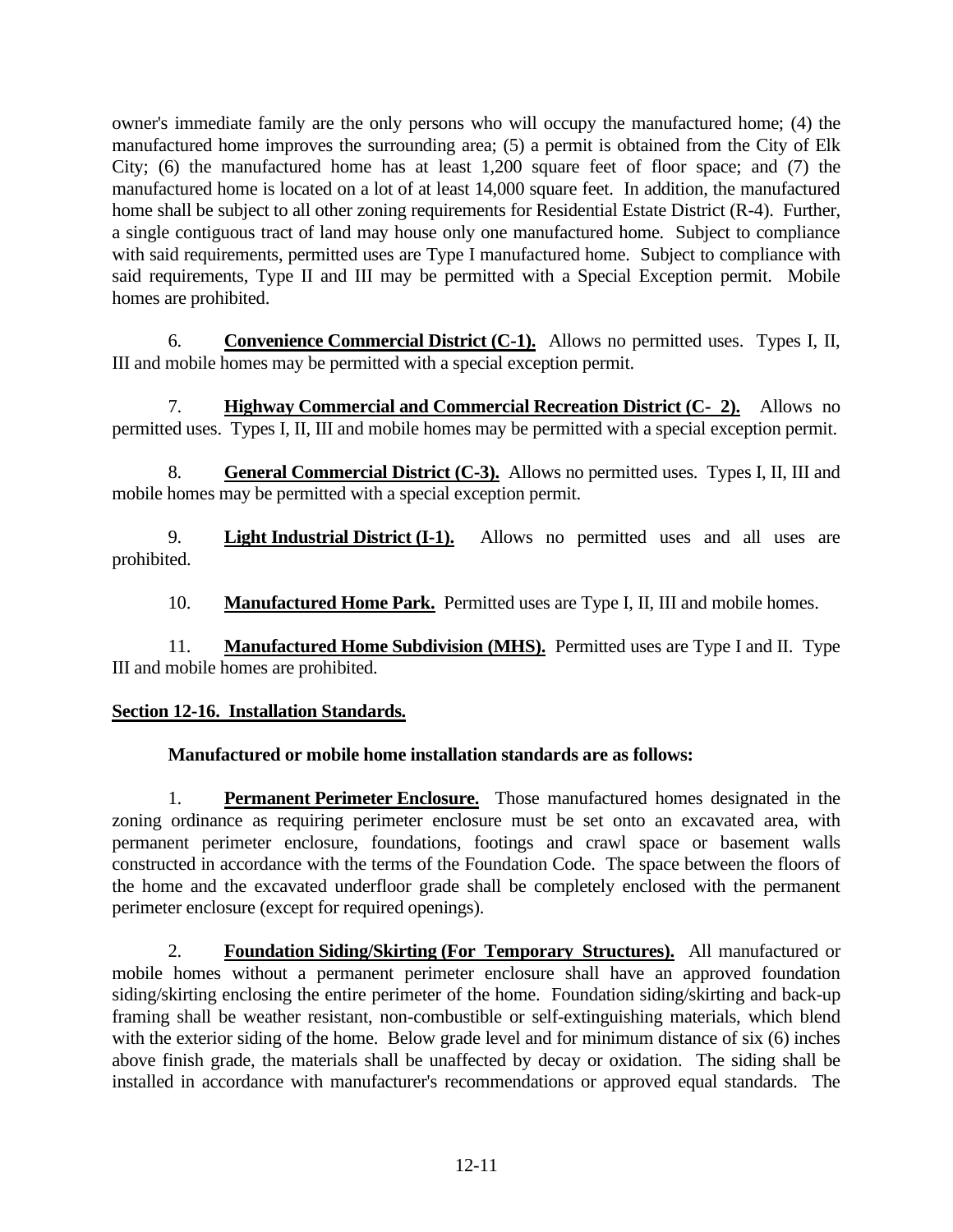siding shall be ventilated by openings, which shall have a net area of not less than one and one-half (1 1/2) square feet for each twenty-five (25) linear foot of exterior perimeter. The openings shall be covered with corrosion resistant wire mesh not less than one-half (1/2) inch in any dimension. The underfloor area shall be provided with an eighteen (18) inch by twenty-four (24) inch minimum size access crawl hole, which shall not be blocked by pipes, ducts, or other construction interfering with the accessibility of the underfloor space, or other approved access mechanism.

3. **Support System.** All HUD-Code Type I and Type II manufactured home load-bearing foundations shall be installed in conformance with the regulations in the Foundation Code and with the manufacturer's installation specifications. All HUD-Code

Type III manufactured homes and all mobile homes not placed on a permanent foundation, shall be installed on a support system in conformance with the manufacturer's installation specifications or with the Foundation Code.

## **Sections 12-17 through 12-19. (Reserved for future use.)**

## **Article 3. Manufactured Home Subdivision.**

### **Section 12-20. Manufactured Home Subdivisions.**

1. Manufactured home subdivisions shall comply with the adopted Subdivision Regulations and Zoning Ordinance of the City of Elk City, Oklahoma, except as otherwise provided herein.

2. The minimum size of a manufactured home subdivision shall be ten (10) acres.

3. Type III manufactured homes and mobile homes are not permitted in manufactured home subdivisions.

## **Sections 12-21 through 12-29. (Reserved for future use.)**

# **Article 4. Mobile Home, Recreational Vehicle Park and Mixed Park.**

## **Section 12-30. Licenses and Temporary Permits; Requirements; Procedures; Fees.**

1. It shall be unlawful for any person to construct, maintain or operate any mobile home park or recreational vehicle park or mixed park within the corporate limits of the City of Elk City, Oklahoma, unless he holds a valid license issued annually by the City of Elk City. License shall include the name of the owner of the park, name of the park manager, if different from owner, and the name of the park, except that the maintenance or operation of a mobile home park or recreational vehicle park or mixed park in existence on the effective date of this Chapter may be continued under a temporary permit (not to exceed one (1) year) for such period of time and under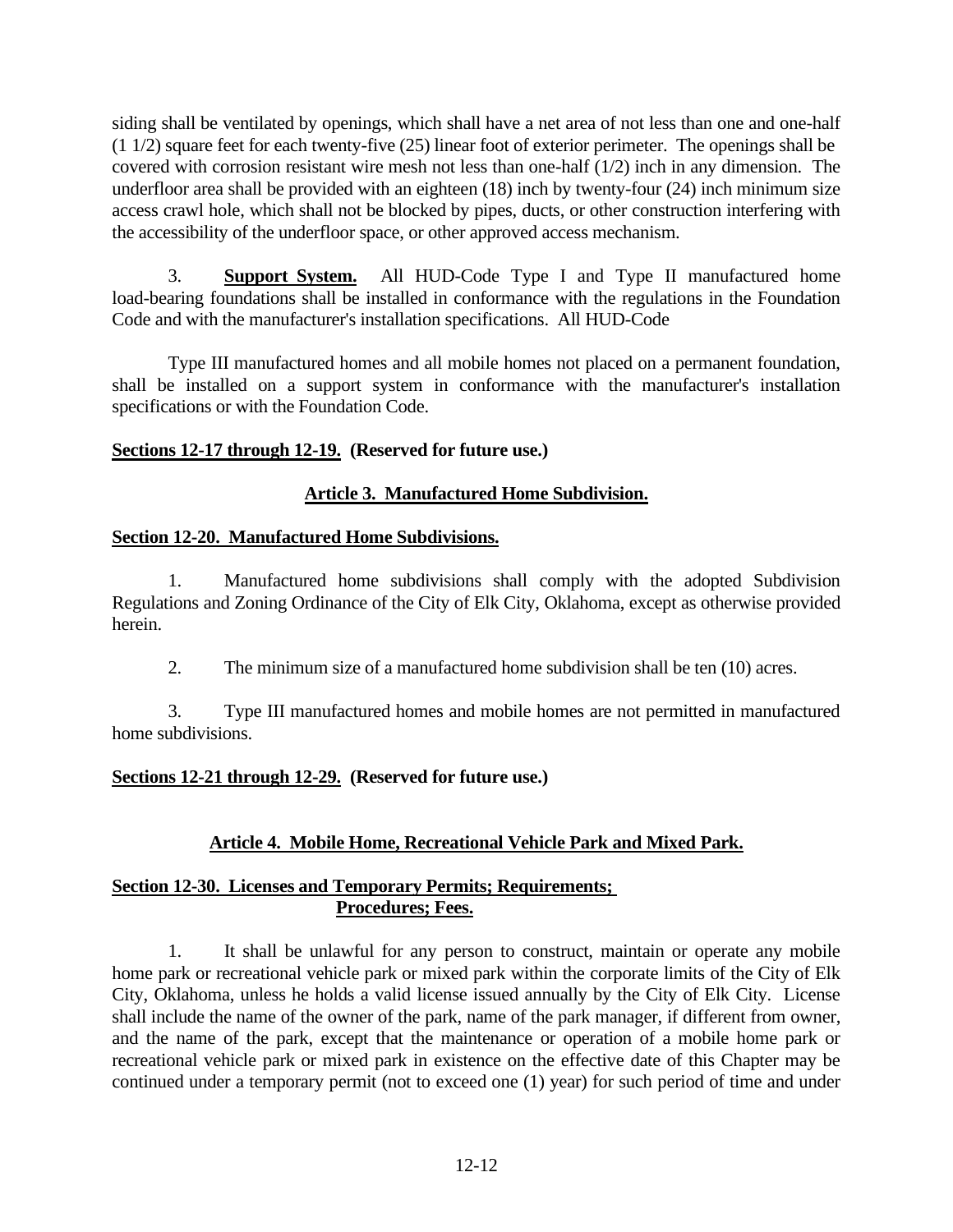such conditions as are herein after described.

2. Application shall be made to the City of Elk City and shall issue a license upon compliance by the applicant with all pertinent provisions of this and other ordinances and regulations of the City of Elk City, Oklahoma. Every person holding such a license shall notify the City of Elk City in writing within twenty four (24) hours after having sold, transferred, given away or otherwise disposed of, interest in or control of, any mobile home park or recreational park or mixed park. Such notice shall include the name and address of the person succeeding to the ownership or control of such mobile home park, or recreational vehicle park, or mixed park.

3. Application for license shall be in writing, signed by the application, and accompanied by an affidavit of the applicant as to the truth of the application, and shall contain the following:

- a. Name and address of the owner and manager's name and address if different;
- b. Location and legal description and name of the park;
- c. A complete plan of the park, showing compliance with all applicable provisions of this Chapter and regulations promulgated hereunder; and
- d. Such further information as may be requested by the City of Elk City.

4. Applications for renewals of licenses shall be made, in writing, by the holder of the license and shall contain the following:

- a. Any change in the information submitted since the time the original license was issued, or the latest renewal granted; and
- b. Other information requested by the City of Elk City.
- 5. A complete plan, for the purpose of obtaining a license to be issued, shall show:
	- a. The area and dimensions of the tract of land;
	- b. The number, locations and size of all mobile home and/or recreational vehicle spaces;
	- c. The location and width of roadways, walkways, buffer strips and recreational area;
	- d. The location of service buildings and other proposed structures;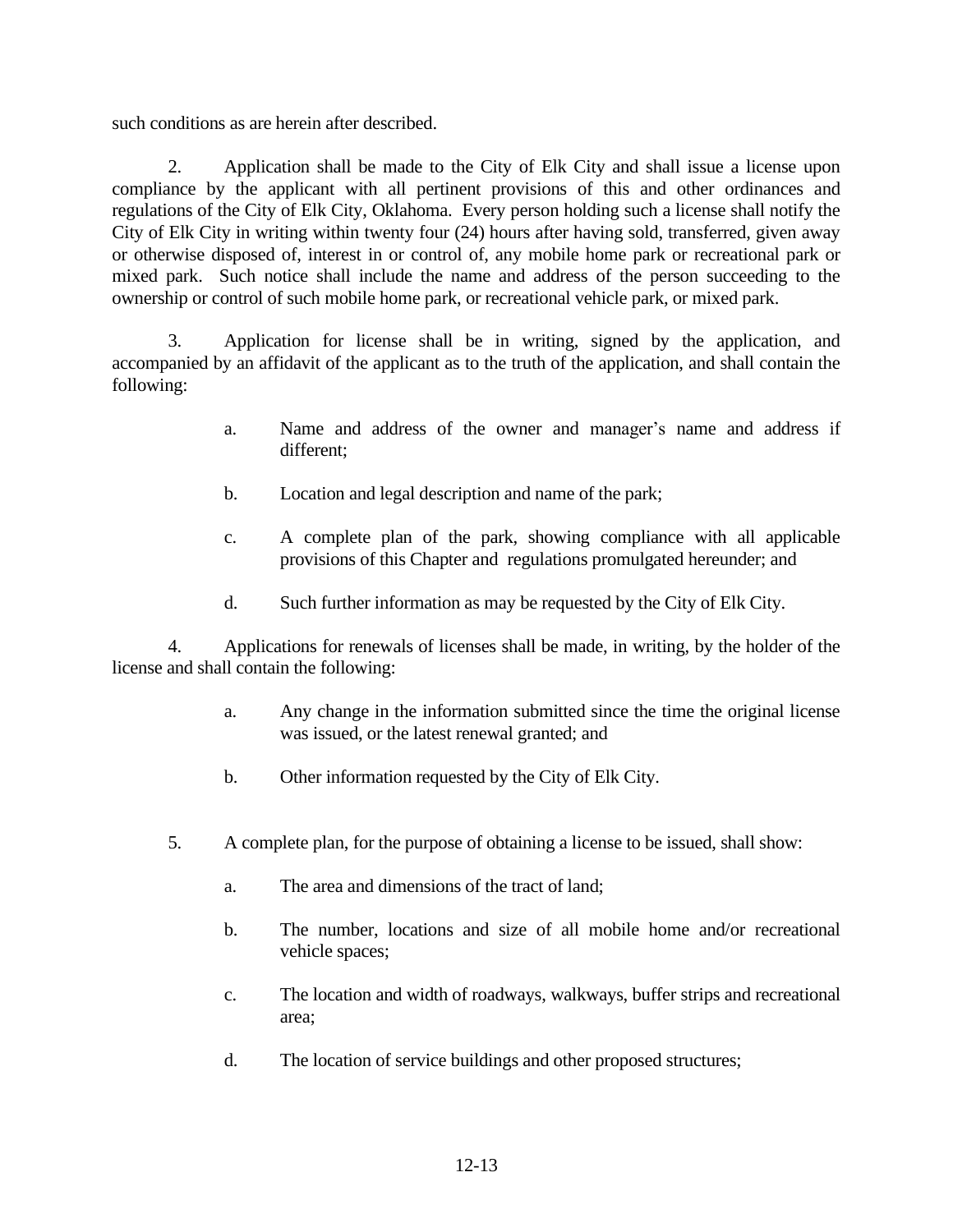- e. The location and size of utility lines and treatment facilities; and
- f. Plans and specifications of all buildings and other improvements constructed, or to be constructed, within the park.

6. Whenever the City of Elk City finds conditions or receives a complaint of violations of this Chapter, or of any regulations adopted pursuant thereto, they shall give notice, in writing, to the person to whom the license was issued, that, unless such conditions or practices be corrected within a reasonable period of time (specified in the notice), the license will be suspended. At the end of such period, not to exceed ninety (90) days, the City of Elk City shall re-inspect such park, and, if such conditions or practices have not been corrected, they shall suspend the license and give notice, in writing, of such suspension to the person to whom the license was issued. Upon receipt of notice of suspension, such person shall cease operation of such park except as may be provided hereinafter.

7. Any person whose permit has been denied or suspended, or who has received notice from the City of Elk City that this permit will be suspended unless certain conditions or practices at the park are corrected, may request and shall be granted a hearing on the matter before the City Commission; provided, that when no petition for such hearing shall have been filed within ten (10) days following the day on which notice of suspension was served, such license shall be deemed to have been automatically revoked at the expiration of such ten (10) day period.

8. The City Clerk shall charge and collect fifty dollars (\$50.00) for the annual license or permit for mobile homes or recreational vehicle parks or a mixed park.

## **Section 12-31. Inspection of Mobile Home and Recreational Vehicle Parks and Mixed Parks.**

1. The City of Elk City shall have the power to inspect the outside premises of private or public property for the purposes of inspecting and investigating conditions relating to the enforcement of this Chapter or of regulations promulgated hereunder.

2. The City of Elk City shall have the power to inspect the register containing a record of all mobile homes or recreational vehicles and occupants using the park.

3. It shall be the duty of every occupant of a park to give the owner thereof, or his agent or employee, access to any part of the park, or their premises, at reasonable times for the purpose of making such repairs or alterations adopted hereunder, or with lawful order issued pursuant to the provisions of this Chapter.

## **Section 12-32. Notices, Hearings and Orders.**

1. Whenever the City of Elk City determines violations of pertinent regulations exist,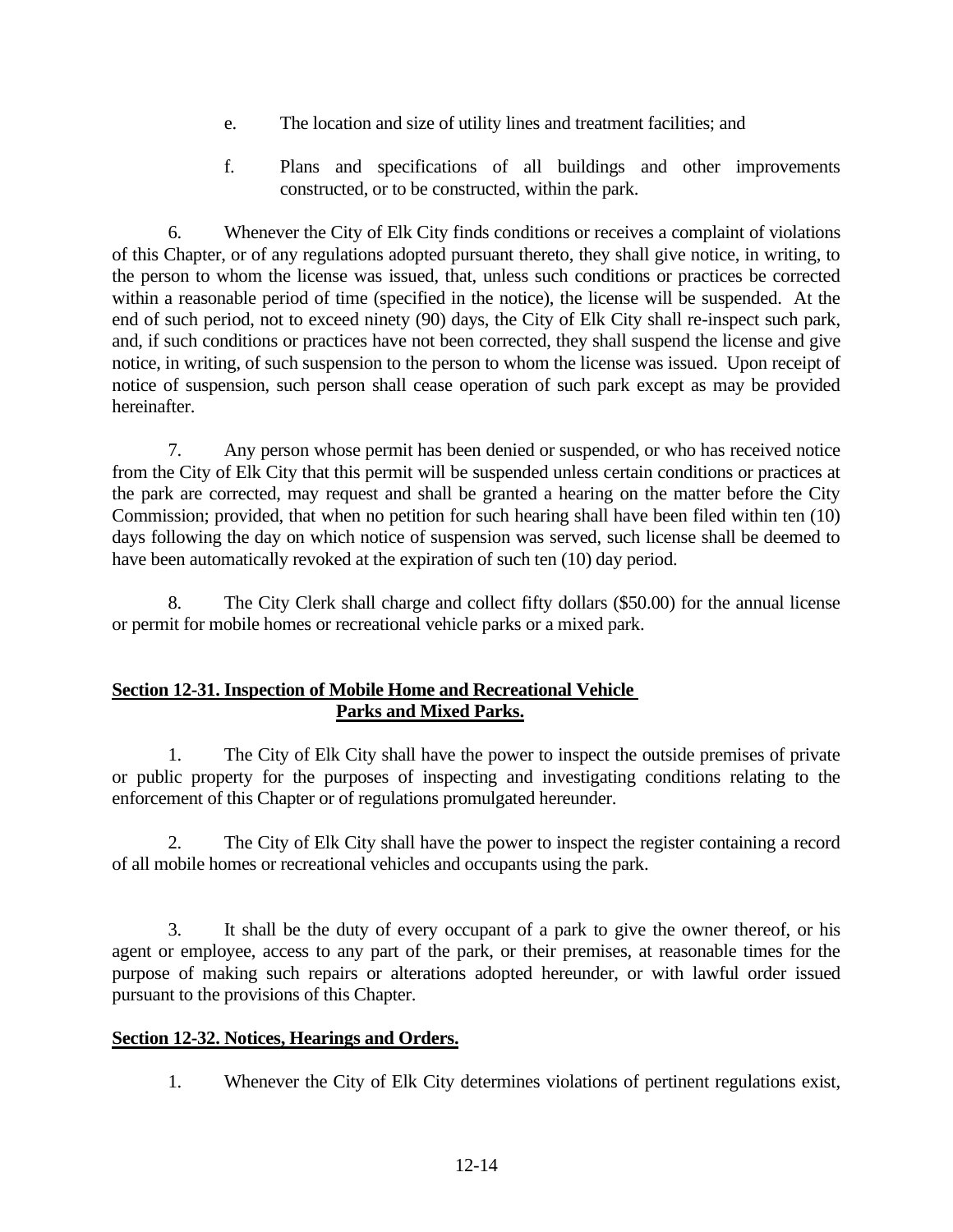the City of Elk City shall notify the licensee or permittee of such alleged violation(s). Such notice shall:

- a. Be in writing;
- b. Include a statement of the reasons for its issuance;
- c. Contain an outline of remedial action, which if taken, will affect compliance with provisions of this Chapter and other pertinent regulations;
- d. Allow a reasonable time, not to exceed ninety (90) days, for the performance of any act it requires; and
- e. Be served upon the owner or his agent as the case may require; provided, that such notice or order shall be deemed as properly served upon owner or agent when a copy thereof has been sent by certified mail to his last known address.

2. Any person affected by any notice issued under this Chapter or resulting regulation, may request and shall be granted a hearing on the matter before the City Commission; provided, that such person shall file with the City of Elk City a written request for such hearing, setting briefly the grounds for such request, within ten (10) days after the day the notice was served. The filing of such request shall state the notice of suspension of permits and licenses, except in cases of orders issued under subsection 4, below.

3. Any person aggrieved by the decision of the City Commission may seek relief in District Court.

4. Whenever the City of Elk City finds that an emergency exists which requires immediate action to protect the public health, they may, without notice or hearing, issue an order reciting the existence of such an emergency and requiring that such action be taken as they deem necessary to meet the emergency, including the suspension of the permit. Any person to whom such an order is directed shall comply therewith immediately, but upon petition to the City Commission, shall be afforded a hearing at the next regular meeting, which petition shall serve to temporarily stay the effect of the order.

## **Section 12-33. Supervision.**

The licensee, permittee or a duly authorized attendant or caretaker, shall be charged at all times with keeping the park, its facilities and equipment in a clean orderly and sanitary condition. The attendant or caretaker shall be answerable, with the licensee or permittee, for the violation of any provision of this Chapter to which the licensee or permittee is subject.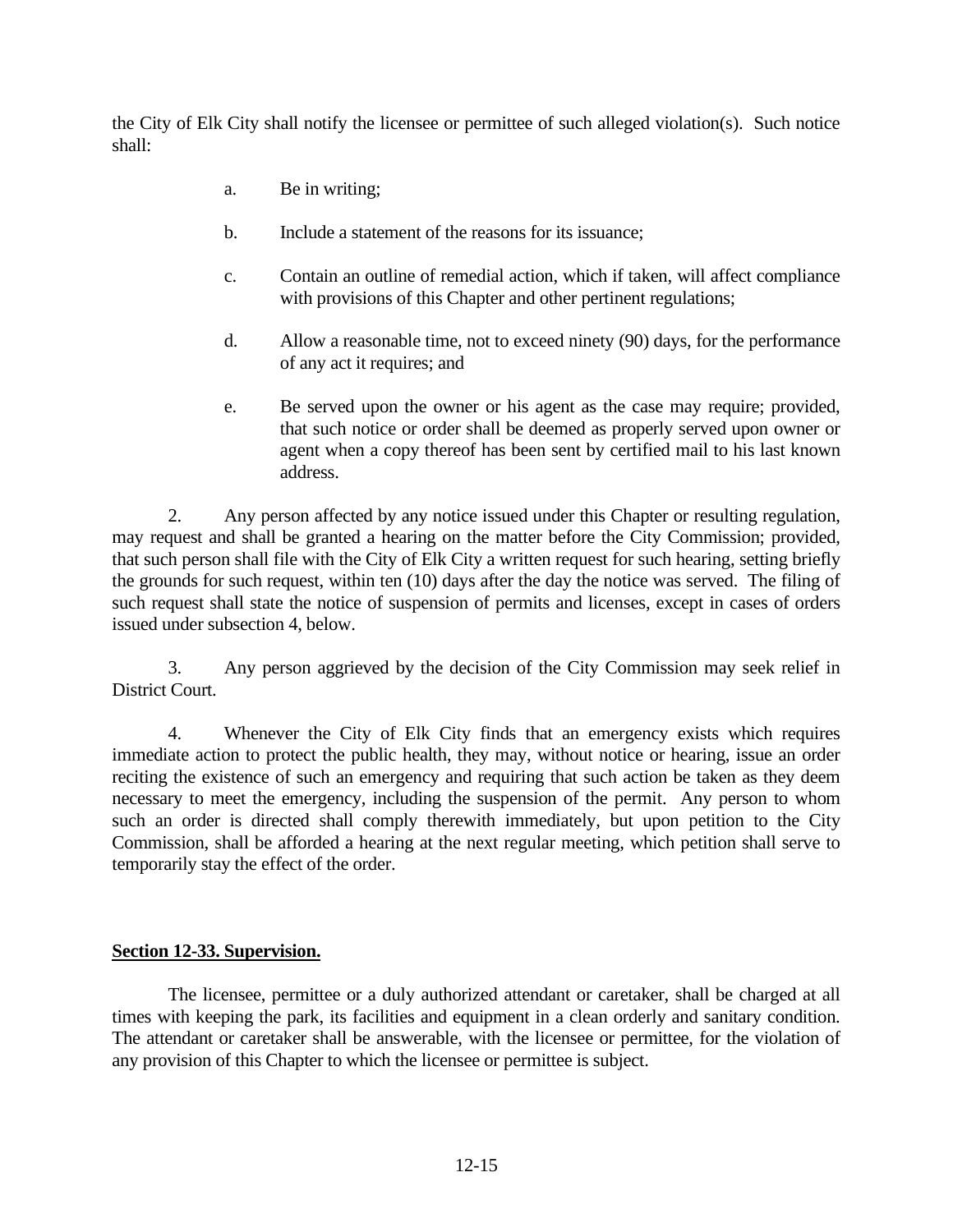### **Section 12-34. Posting of License and Temporary Permit.**

The license certificate or temporary permit shall be conspicuously posted in the office of, or on the premises of, the mobile home park or recreational vehicle park or mixed park at all times.

#### **Section 12-35. Location and Design Consideration for Mobile Home and Recreational Vehicle Parks and Mixed Parks.**

1. Parks shall be of three (3) types: (a) mobile home parks, (b) recreational vehicle park and (c) mixed park. No more than five (5) recreational vehicles (in designated separate area) are allowed in a mobile home park, which are rented on a monthly basis and hooked to their own electric meter. No mobile home shall be located in a recreational vehicle park. In a mixed park, separate areas shall be reserved and posted for mobile homes and for recreational vehicle sector; no recreational vehicle shall be permitted in the mobile home sector.

2. All mobile home parks, recreational vehicle parks and mixed parks shall be located on a well-drained site, properly graded to insure proper drainage and freedom from stagnant pools of water; drainage shall not endanger any water supply.

3. The minimum area of any park shall be five (5) acres. Parks in existence on the effective date of this Chapter can continue to operate with less than five (5) acres area; however, if the park is to be expanded, it must at that time have a minimum area of five (5) acres.

4. Intensity of development shall be limited to no more than ten (10) mobile homes per gross acre for a mobile home park, and no more than twenty-five (25) recreational vehicles per gross acre for a recreational vehicle park. A combination of the above will be used for mixed park. (Area used for sewerage treatment facilities shall not be included in density computations.) Mobile home spaces shall be at least thirty (30) feet wide and recreational vehicle spaces shall be at least eighteen (18) feet wide.

5. Every mobile home and recreational vehicle space shall be clearly defined so that the City of Elk City can inspect to see the parks are in compliance with the provisions of this Chapter. Mobile homes and recreational vehicles shall be parked in such spaces, so that, at the nearest point, they shall be ten (10) feet from the service road, five (5) feet from the rear lot line and at least ten (10) feet from any other mobile home or recreational vehicle.

6. It shall be unlawful to locate a mobile home or recreational vehicle less than twenty-five (25) feet from any public street or highway right-of-way, or so that any part of such mobile home or recreational vehicle will obstruct any roadway or walkway of such park.

7. It shall be unlawful to permit a mobile home to occupy a recreational vehicle space,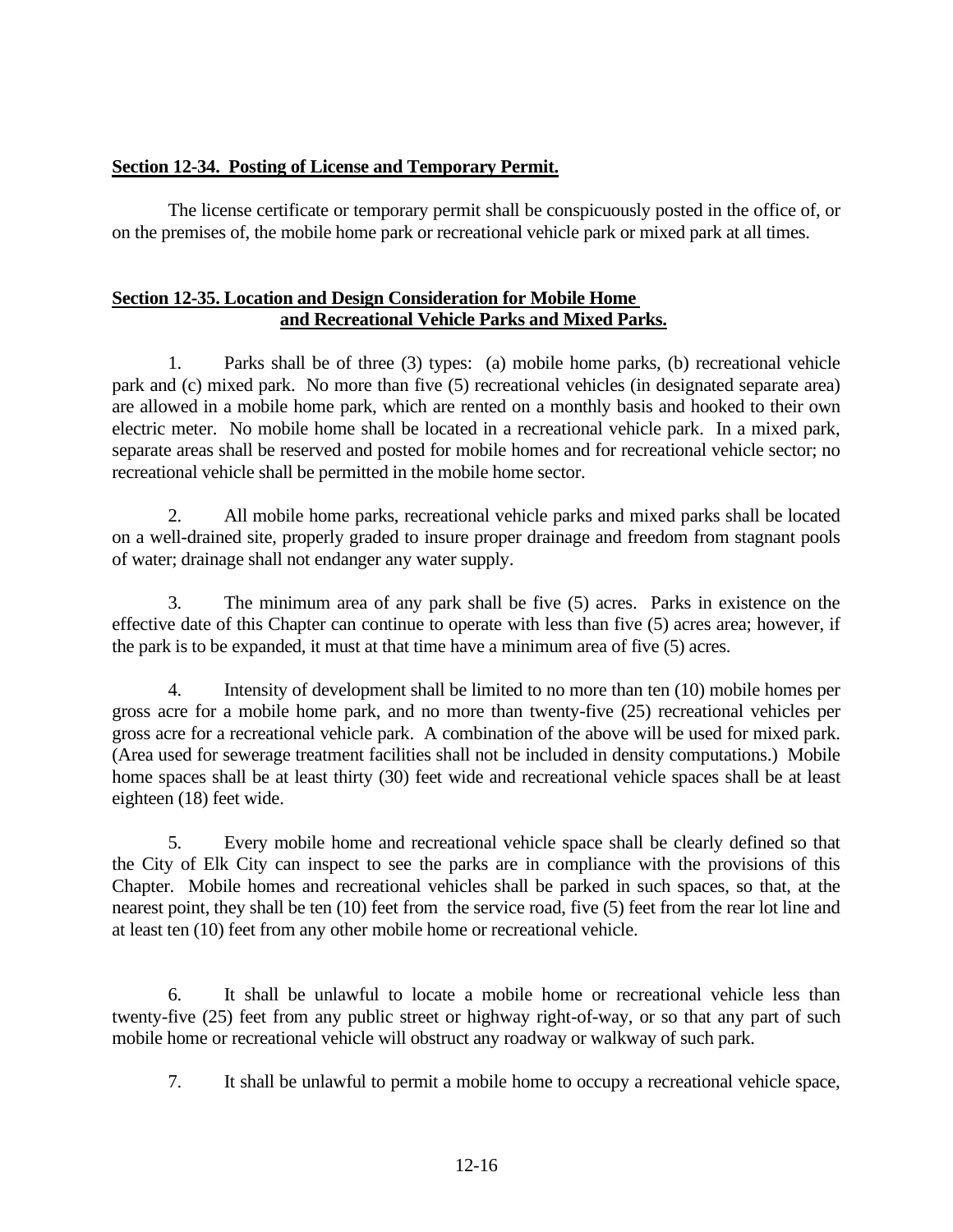a recreational vehicle to occupy a mobile home space and for any mobile home or recreational vehicle to be located in a park unless in a designated mobile home or recreational vehicle space.

8. All mobile home spaces or recreational vehicle spaces shall abut upon a sealed surface interior streets of not less than twenty (20) feet in width, if on street parking is prohibited, and twenty-six (26) feet in width, if on street parking is permitted on one (1) side of the street only. Interior streets must have unobstructed access to a public street or highway.

9. In mobile home or recreational vehicle or mixed parks existing at the effective date of this Chapter, parking on or adjacent to the street within the park is permissible as long as it does not obstruct free movement of traffic. Whether or not a safety hazard exists is a question to be determined by the Planning and Zoning Commission, with final appeal to the City Commission, if it is determined that a safety hazard does in fact exist, the parks concerned will be required to comply with the following provisions:

- a. In new mobile home parks, at least two (2) clearly defined parking spaces will be provided for each space either on, or adjacent to, the space.
- b. n new recreational vehicle parks, at least one (1) clearly defined parking space shall be provided for each space either on, or adjacent to, the space.
- c. In new mixed parks, at least two (2) clearly defined parking spaces will be provided for each mobile home space and one (1) clearly defined parking space for recreational vehicle space either on, or adjacent to, the space.

10. All interior streets and walkways within a park shall be at least asphalt-oil-rock sealed and surfaced.

11. New mobile home parks should abut, and have their major means of ingress and egress on at least a secondary thoroughfare. Recreational vehicle parks and mixed parks shall abut, and have their major means of ingress and egress on at least a primary thoroughfare.

12. All mobile home parks, recreational vehicle parks or mixed parks shall have and maintain a solid screened fence or solid screen of not less than six (6) feet in height along park boundaries, if abutting any zoning other than A-1, or not bordering a street. All materials for screening shall provide a visibility barrier and shall be of sufficient strength to withstand normal winds and other weather occurrences common to the area.

### **Section 12-36. Service Building for Recreational Vehicle Parks and Mixed Parks.**

1. Each recreational vehicle park and mixed park shall provide one (1) service building adequately equipped with flush type toilet fixtures and sanitary facilities. Each park shall have two (2) private toilets for females, two (2) toilets for males, two (2) lavatories and shower and private dressing rooms for each sex.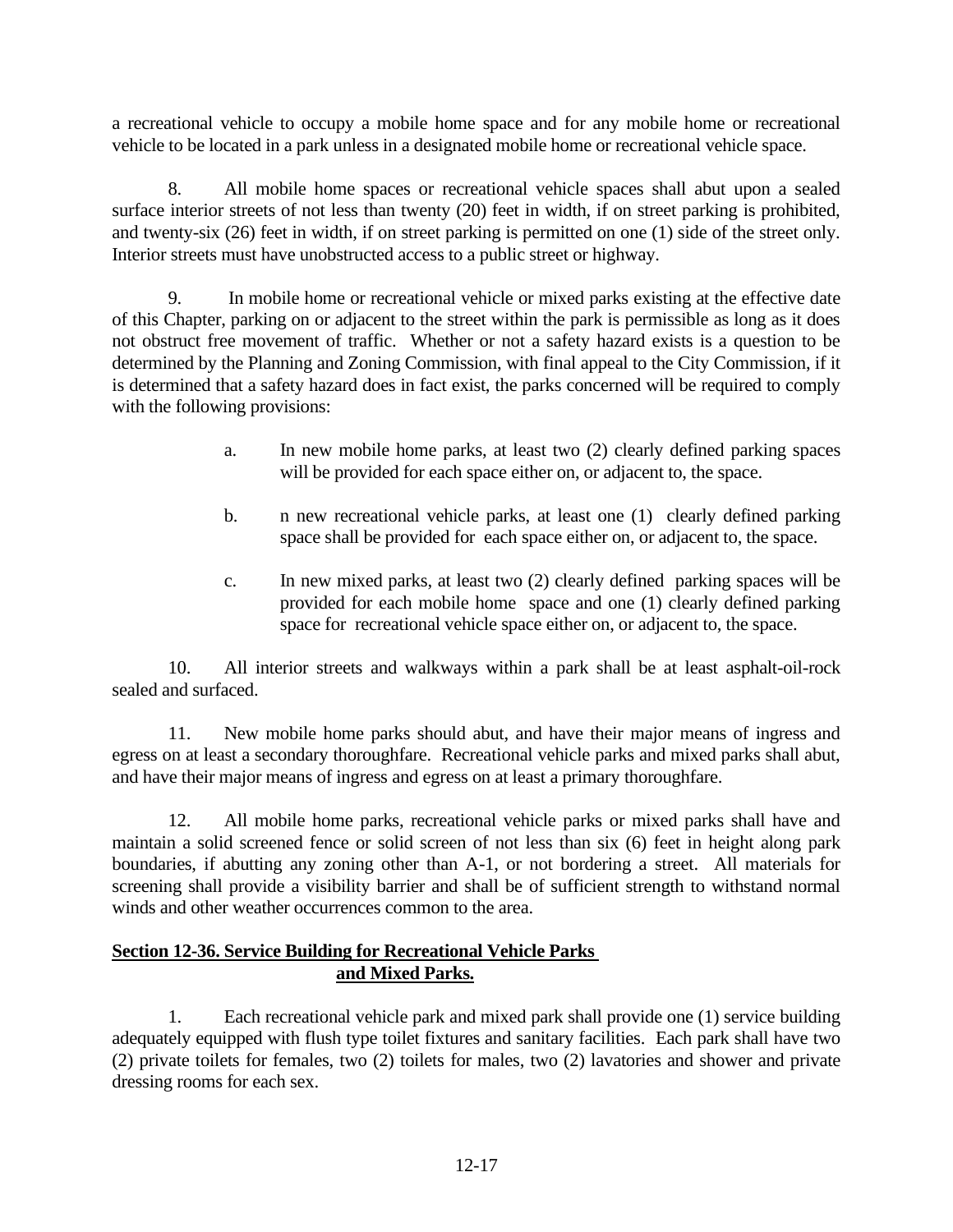2. Each additional service building shall provide at least one (1) private toilet for females, one (1) toilet for males, one (1) lavatory and shower and private dressing room for each sex.

- 3. Service building shall:
	- a. Be of permanent construction or a building meeting all requirements of the International Building Code (IBC) and be adequately lighted;
	- b. Be of moisture-resistant materials, to allow frequent washings and cleansing;
	- c. Have adequate heating facilities to maintain a temperature of seventy (70E) degrees Fahrenheit during cold weather, and to supply adequate hot water during time of peak demands; and
	- d. Have all rooms well ventilated, with all openings effectively screened.

4. Laundry facilities will be required in a recreational vehicle park or a mixed park with six (6) or more recreational vehicle spaces. Laundry facility will have at least one (1) laundry unit and shall be in a separate, soundproof room of a service building or in a separate building. A laundry unit shall consist of at least one (1) mechanical dryer and at least one (1) clothes washing machine.

5. All service buildings if required and the grounds of the park shall be maintained in a clean condition and kept free of any condition that will menace the health of any occupant or the public or constitute a menace.

## **Section 12-37. Sewage Disposal for Mobile Home Parks.**

1. Waste from showers, bathtubs, flush toilets, lavatories and laundries in service and other buildings within the park shall be discharged into a public sewer and disposal plant, septic tank system or private sewer and lagoon system, of such construction and in such manner as approved by the Oklahoma State Department of Health and in accordance with all applicable Ordinances of the City of Elk City, Oklahoma.

2. Each mobile home space shall be provided with at least a three (3) inch sewer connection at least four (4) inches above the surface of the ground. The sewer connection should be protected by a concrete collar at least four (4) inches thick and have a minimum outside diameter of twenty-four (24) inches. The sewer connection shall be fitted with a standard ferrule and close nipple, and provided with a screw cup. Connection between the mobile home drain and the sewer must be watertight and self- draining. Mobile homes with fixtures from which back-siphonage may occur shall not be connected to the parks water system until the defect has been corrected.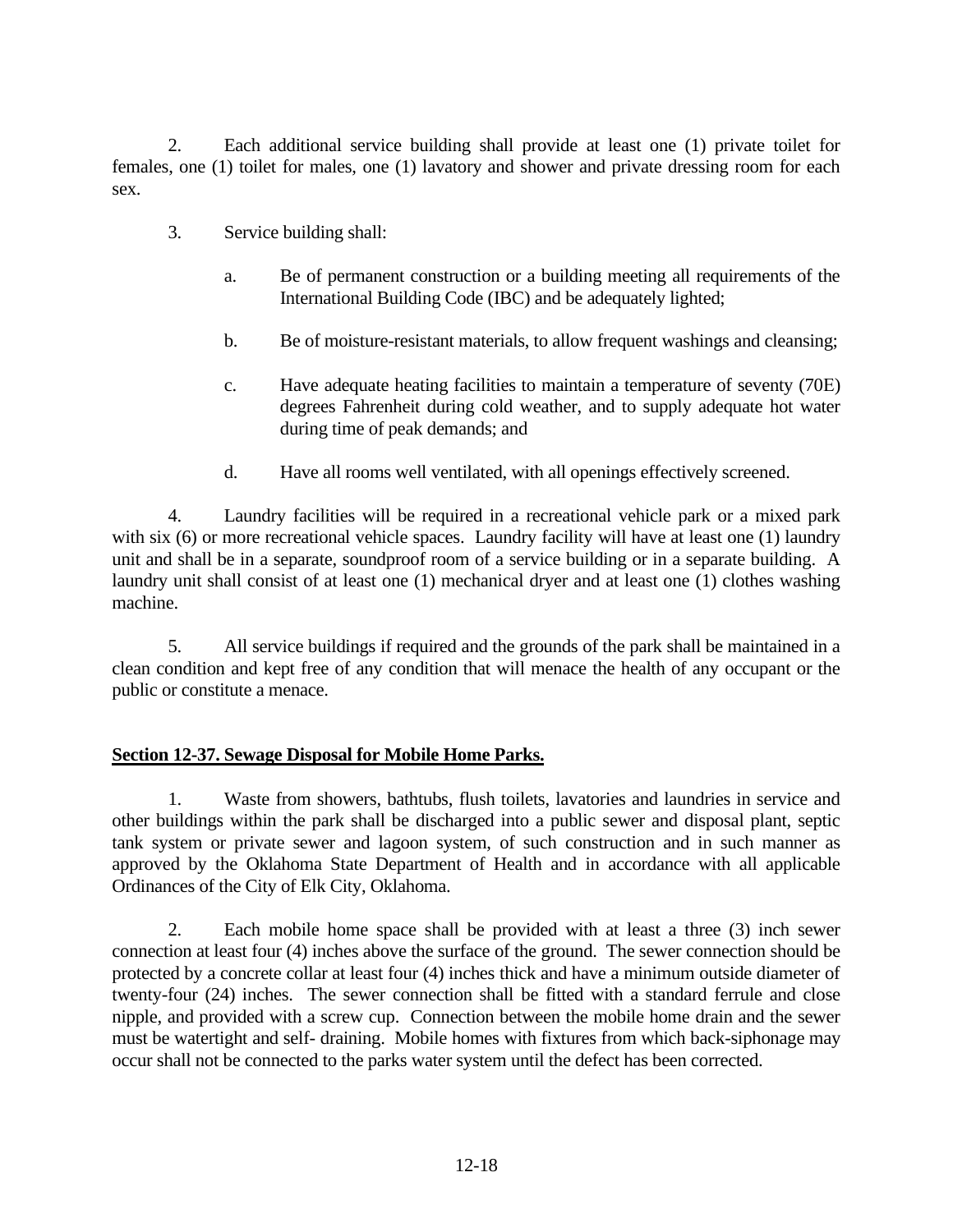3. In the event that a public water system is, or becomes available, within three hundred (300) feet of a mobile home or recreation vehicle park or a mixed park, connection must be made to the public system within one hundred eight (180) days.

4. The design of private sewage treatment facilities shall be based on the maximum capacity of the park. Effluent from sewage treatment facilities shall not be discharge into the watershed of the Municipal Lake, or any other water of the State. The disposal facilities shall be located where they will not create a nuisance or health hazard to the mobile home park or to the owner or occupants of any adjacent property. The Oklahoma State Health Department must approve the type of treatment proposed and the design of any disposal facilities and sewer system, prior to construction.

5. Every mobile home occupying a mobile home park space shall tie onto the park sewerage system and shall dump any accumulated wastes into the system. Every recreational vehicle shall dump all accumulated waste into a receptacle provided in the recreational vehicle park upon entering and upon leaving the park. Such receptacles must be approved by the Oklahoma State Health Department. Any other dumping of accumulated waste within the City of Elk City, Oklahoma, is prohibited.

6. Sewer connections shall be watertight. Park licenses shall maintain trailer and mobile home connections to sewer and water systems in good condition and be responsible that there is no sewage or water leakage on park premises.

7. No permanent sewer connection shall be made to recreational vehicle spaces.

# **Section 12-38. Water Supply for Mobile Home Park.**

1. An accessible, adequate, safe and potable supply of water shall be provided in each park, capable of furnishing a minimum of two hundred and fifty (250) gallons per day, per mobile home space. Where a public supply of water of such quality is available, within three hundred (300) feet, or becomes available within three hundred (300) feet, connection shall be made thereto and its supply shall be used exclusively. Where private water supplies must be developed, the health officer must approve the location, construction and development of the water well, pipe system and connections. No private source other than a water well shall be used.

2. The water system of the mobile home park shall be connected by pipes to all buildings and all mobile home spaces. Each mobile home shall be provided with a cold water tap at least four (4) inches above the ground. An adequate supply of hot water shall be provided at all times, in the service buildings, for all bathing, washing, cleansing and laundry facilities.

3. All water piping shall be constructed and maintained in accordance with State and local law. The water piping system shall not be connected with non-potable or questionable water supplies, and shall be protected against the hazards of backflow or back-siphonage. All water connections shall be weather-tight.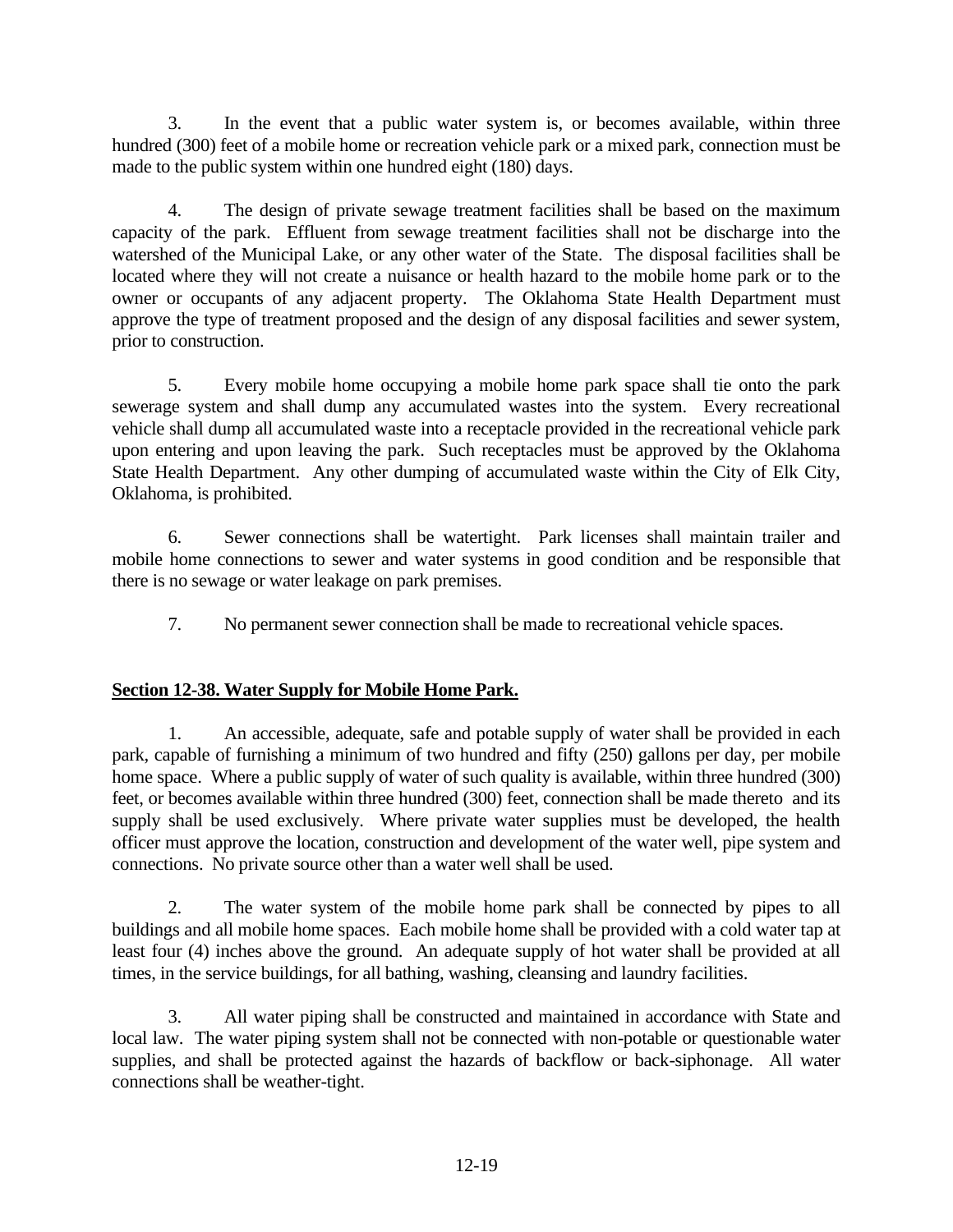4. Where drinking fountains are provided for public use, they shall be of a type and in locations approved by the Health Officer.

5. Individual water-service connections which are provided for direct use by mobile homes or recreational vehicles shall be of such construction so that they will not be damaged by the parking of such mobile homes or recreational vehicles. The park system shall be adequate to provide twenty (20) pounds per square inch of pressure at all mobile home or recreational vehicle connections.

6. Provisions shall be made within one-hundred and fifty (150) feet of each recreational vehicle space to supply water for recreational vehicle reservoirs.

7. No well-casing, pumps, pumping machinery or suction pipes shall be located in any pit, room or space extending below ground level, nor in any room or space above ground which is walled in or otherwise enclosed unless such rooms, whether above or below ground, have free drainage by gravity to the surface. All floors shall be watertight and sloped from the pump pedestal to the drain, and floors shall extend at least two (2) feet from the well in all directions. The pedestal shall not be less than twelve (12) inches above the floor. This shall not be construed as prohibiting submersible pumps.

8. All water storage reservoirs shall be watertight, and constructed of impervious material; all overflows and vents of such reservoirs shall be effectively screened. Open reservoirs are prohibited. Manholes shall be constructed with overlapping covers, so as to prevent the entrance of contaminated material. Overflow pipes from a reservoir shall not connect to any pipe in which sewage or polluted water may back up.

9. Underground stop and waste-cocks shall not be installed on any connection.

10. No water well shall draw water from any sands reserved to the City of Elk City, Oklahoma, for its use, except as many be otherwise permitted by Ordinances of the City of Elk City, Oklahoma.

11. No permanent water connections shall be made to recreational vehicle spaces.

# **Section 12-39. Refuse Disposal for Mobile Home Parks.**

1. The storage, collection and disposal of refuse in the park shall be so managed as to create no health hazards, rodent's harborage, insect-breeding areas, accident or fire hazards, or air pollution.

2. All refuse shall be stored in fly-tight, water-tight and rodent-proof containers, which shall be located within one hundred and fifty (150) feet of any mobile home or recreational vehicle space. Containers shall be provided in sufficient numbers and capacity to properly store all refuse.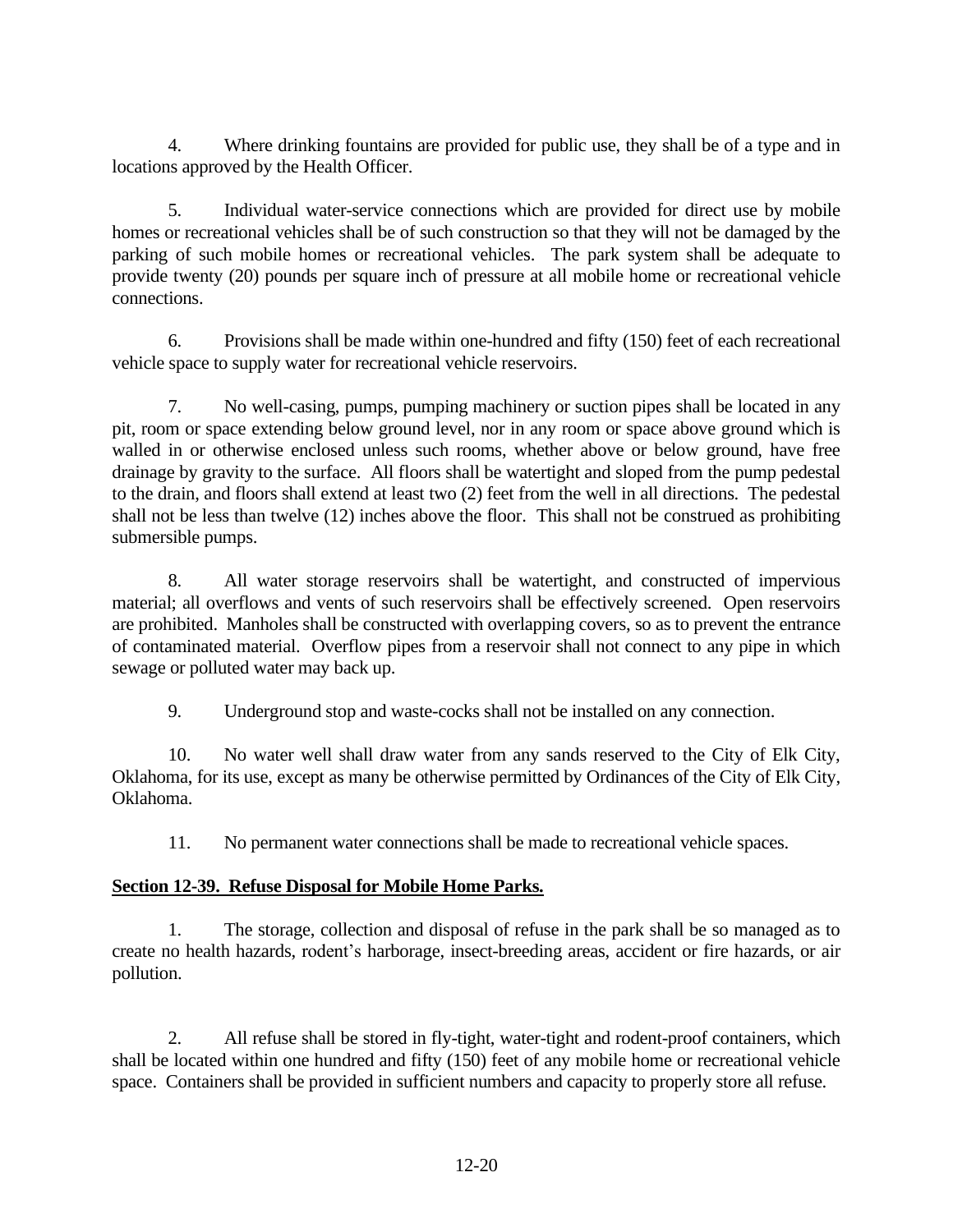3. Racks or holders shall be provided for all refuse containers. Such container racks or holders shall be so designed as to prevent containers for being tipped, to minimize spillage and container deterioration, and to facilitate cleaning around them. Lids for containers shall be permanently connected to racks or holders with chains or other flexible materials.

4. All refuse shall be collected at least once weekly, or as otherwise required by the Health Officer. Where municipal garbage collection is not available, the mobile home park operator shall either employ a private agency or provide this service. All refuse shall be collected and transported in covered vehicles or covered containers.

5. Where municipal or other private disposal service is not available, the mobile home park operator shall dispose of the refuse by burial or transporting to an approved disposal site, as directed by the Health Officer. Refuse shall be buried only at locations and by methods approved by the Health Officer, and in accordance with the ordinances of the City of Elk City, Oklahoma.

6. When municipal refuse disposal service is available, it must be used.

## **Section 12-40. Insect and Rodent Control.**

1. Insect and rodent control measures to safeguard public health, as required by the Health Officer, shall be applied in the park.

2. Effective larvicidal solutions may be required by the Health Officer for fly- or mosquito-breeding areas which cannot be controlled by other, more permanent measures.

3. The Health Officer may require the park operator to take suitable measures to control other insects and obnoxious weeds.

4. Accumulations of debris which may provide harborage for rodents shall not be permitted in the mobile home park.

5. When rats or other objectionable rodents are known to be in the park, the park operator shall take definite action, as directed by the Health Officer, to exterminate them.

# **Section 12-41. Electricity: Exterior Lighting.**

1. An electrical outlet supplying at least sixty (60) amperes shall be provided for each mobile home space. The installation shall comply with all applicable State and local electrical codes and ordinances. Such electrical outlets and extension lines shall be grounded and weatherproofed. Plug receptacles shall also be grounded and weatherproofed. No power supply line shall be permitted to lie on the ground, and no main power line shall be suspended less than eighteen (18) feet above the ground, unless otherwise approved by the inspection officer.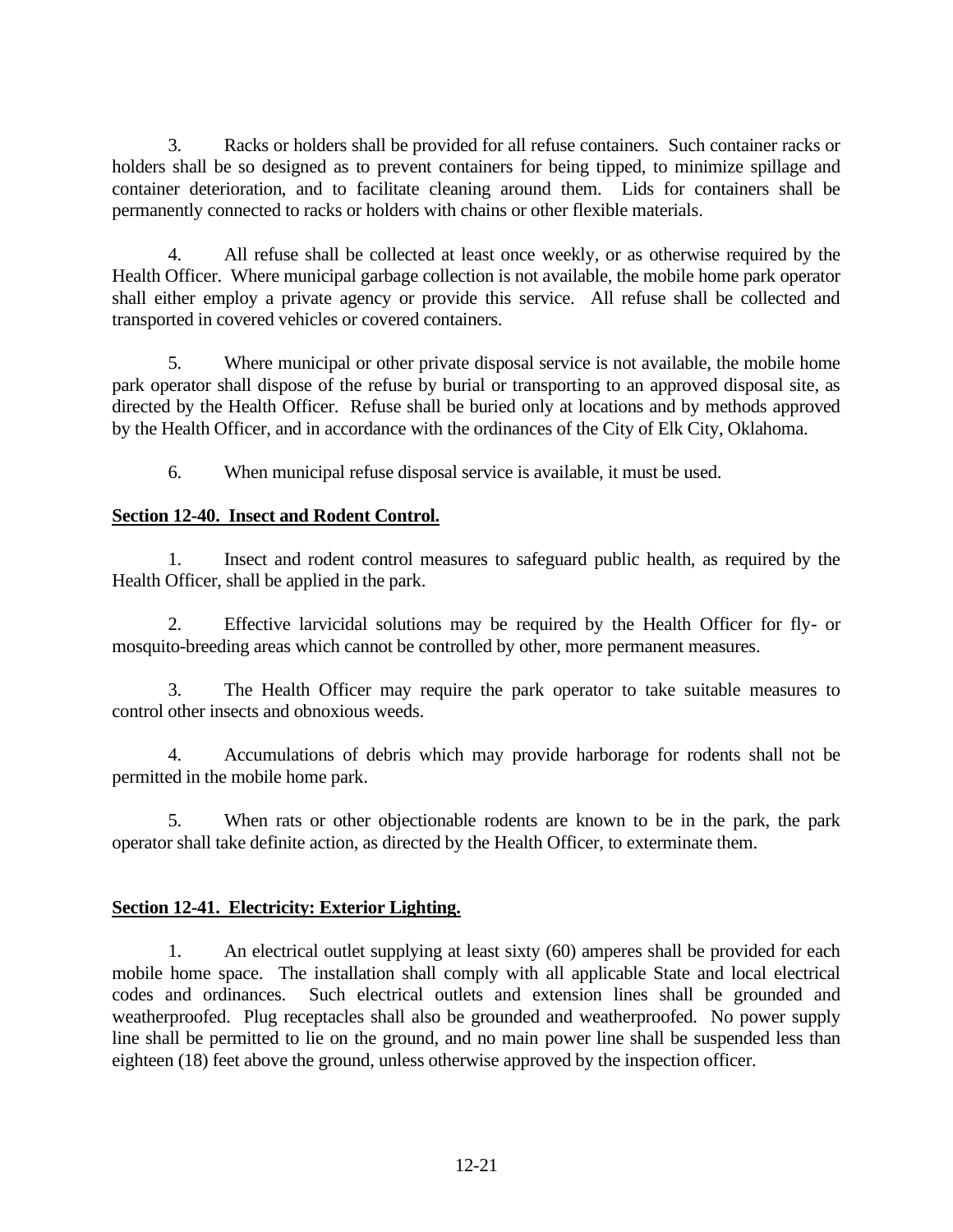2. Streets and driveways within mobile home and recreational vehicle parks shall be lighted with street lights meeting the current standards of the Illuminating Engineering Society or one- half (1/2) candlepower, whichever is higher.

# **Section 12-42. (Reserved for future use.)**

## **Section 12-43. Fire Protection.**

1. Park areas shall be kept free of litter, rubbish and other flammable materials.

2. Where the water supply system does not provide at least six (6) inch water mains, there shall be provided a two (2) inch, frost-protected water riser within three hundred (300) feet of each mobile home or building.

3. Fires shall be made only in stoves and other cooking and/or heating equipment intended for such purposes.

# **Section 12-44. Alterations and Additions.**

1. All plumbing and electrical alterations or repairs in the park shall be made in accordance with applicable local regulations.

2. Skirting of mobile home is permissible but areas enclosed by such skirting shall be maintained so as not to provide a harborage for rodents or create a fire hazard.

3. A permit issued by the inspecting office shall be required before any construction on a mobile home space or any structural addition or alteration to the exterior of a mobile home takes place. No construction, addition or alteration to the exterior of a mobile home located in a mobile home park shall be permitted unless of the same type of construction or materials as the mobile home affected. All such construction, additions or alterations shall be in compliance with applicable local and State laws. No permit shall be required for the addition of steps, canopies, awnings or antennas.

4. No structure, other than a mobile home, shall be permitted on a mobile home space, except that one (1) structure of not to exceed one hundred and seventy-five (175) square feet, to be used for storage, may be allowed on each such space.

# **Section 12-45. Registration of Owners and Occupants.**

1. Each licensee or permittee shall keep a register containing a record of all mobile home and recreational vehicle owners and occupants located within the park. The register shall contain the following information.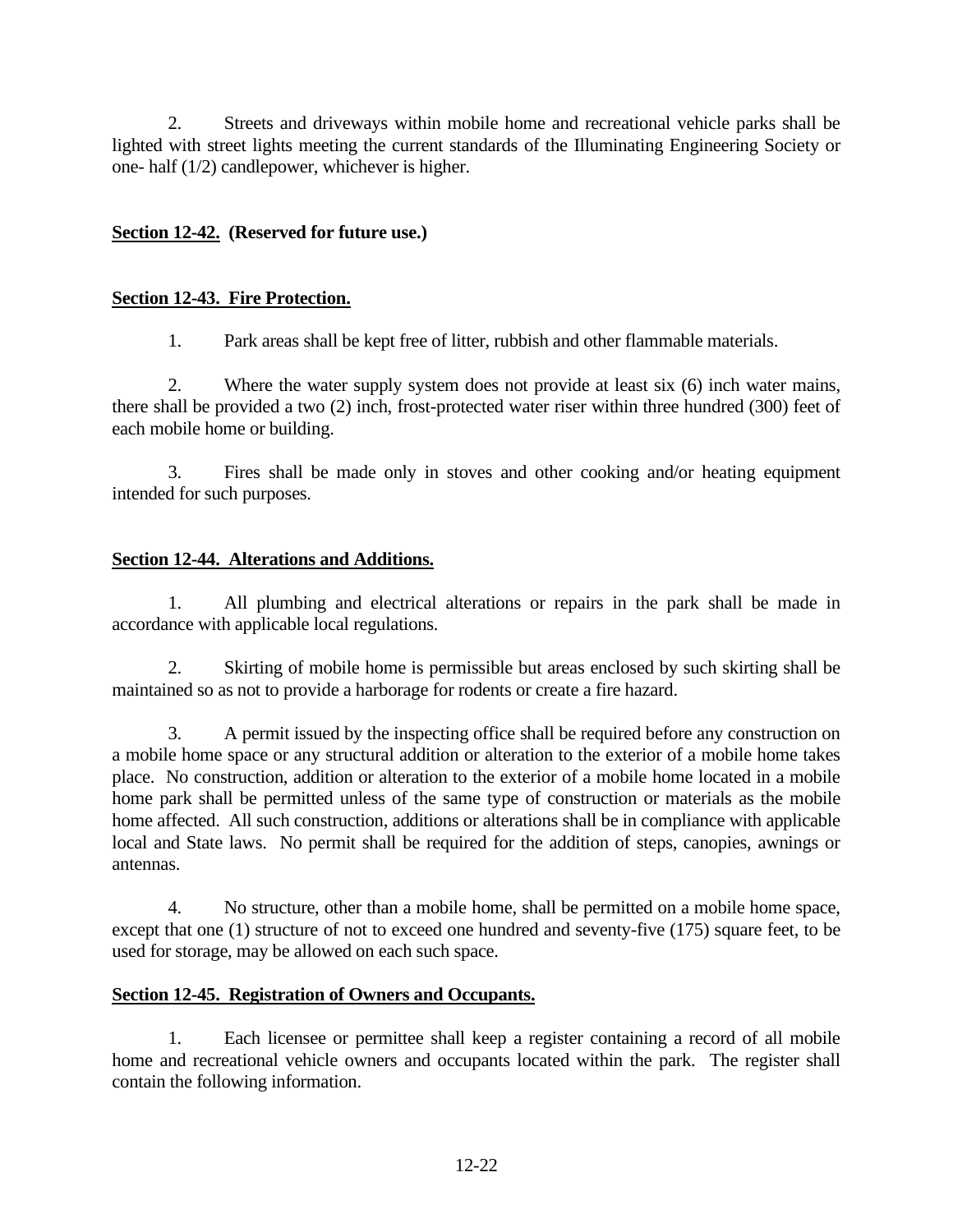- a. The name and address of the owner or occupant of each mobile home, and motor vehicle by which it is owned;
- b. The make, model, year and license of each mobile home and motor vehicle;
- c. The state, territory of country issuing such license;
- d. The date of arrival and of departure of each mobile home; and
- e. Whether or not each mobile home is a dependent or independent mobile home.

2. The park shall keep the register available for inspection at all times by law-enforcement officers, public health officials and other officials whose duties necessitate acquisition of the information contained in the register. The register record of each occupant registered shall not be destroyed for a period of one (1) year, following the date of departure of the registrant from the park.

### **Sections 12-46 through 12-49. (Reserved for future use.)**

## **Article 5. Mobile Home Subdivisions**

#### **Section 12-50. Mobile Home Subdivisions.**

1. Mobile home subdivisions shall comply with the adopted Subdivision Regulations and Zoning Ordinance of the City of Elk City, Oklahoma, except as otherwise provided herein.

2. The minimum size of a mobile home subdivision shall be ten (10) acres.

3. No residences except mobile homes shall be permitted in a mobile home subdivision.

4. Minimum effective lot widths in a mobile home subdivision shall be forty (40) feet, measured at the front building line, and minimum lot areas shall be four thousand (4,000) square feet; provided that at least a five (5) foot side yard shall be provided on each lot beyond any mobile home and additions thereto; and further provided, that in areas not serviced by a public sewer, the minimum additional lot area shall be determined by the Health Officer on the basis of safe and sanitary sewer service. The effective lot width of a mobile home lot shall be determined, for interior lots, by measuring at right angles across the lot from one (1) diagonal side line to the other, and for corner lots, the measurement shall be made at right angles from the diagonal having the greatest divergence from perpendicular to the street, through the midpoint of the rear line of the required front yard, to the opposite lot line, or an extension thereof.